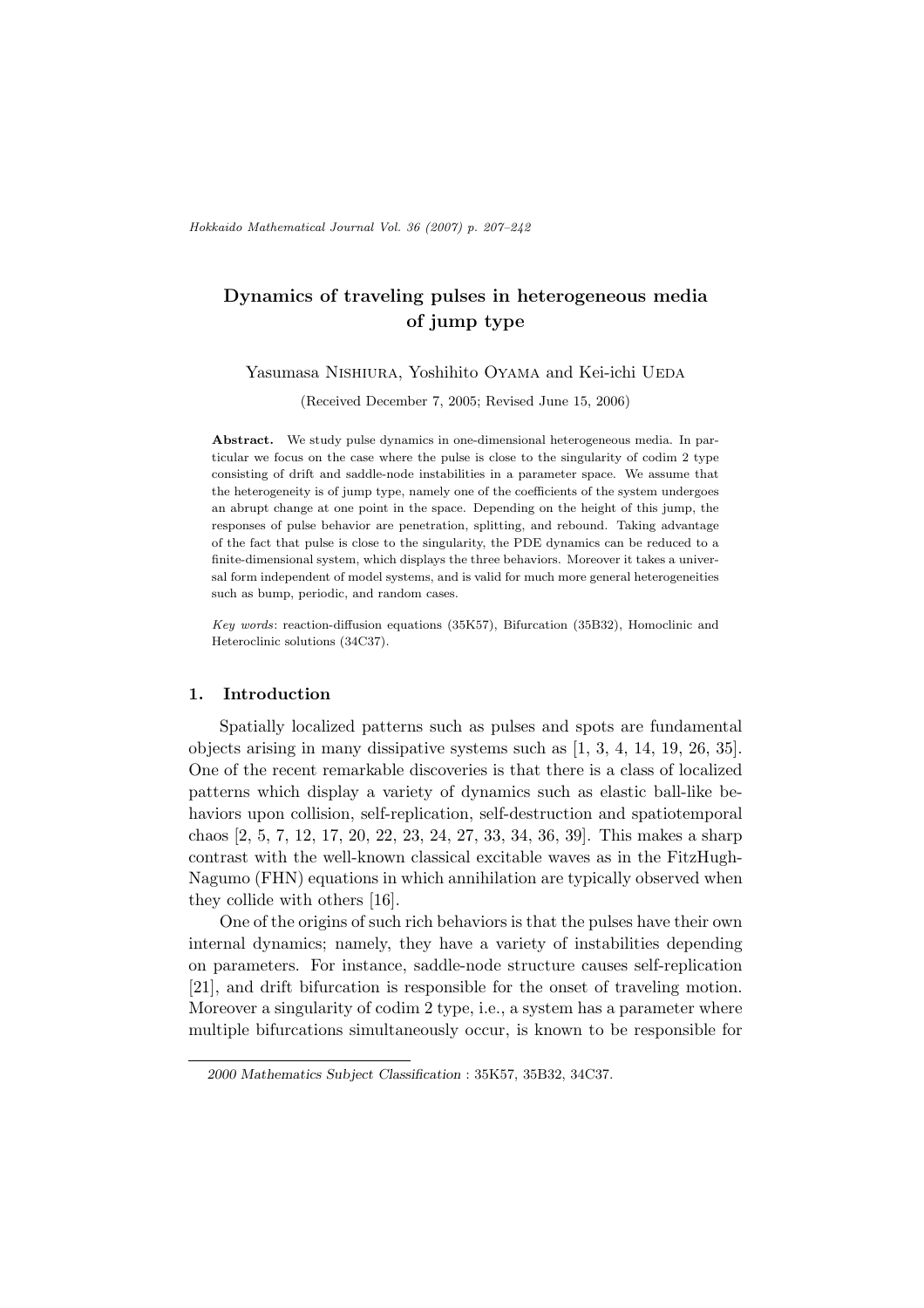the variety of outputs for scattering process [22, 25]. The pulses treated here in this paper are asymptotically stable in homogeneous media, however we assume that the associated parameter values are located close to the above instabilities. One of the consequences of this assumption is the enhancement of sensitivity to the perturbation: for instance, if the associated parameter with traveling pulse is close to the drift bifurcation, its profile is almost symmetric and easy to deform from the right-going pulse to the left-going one due to the external perturbations, which is one of the characteristic differences between FHN pulses and ours.

Behavior of such pulses or spots in heterogeneous media are not so well-studied compared with the FHN pulses [10, 11, 28, 29] and the front case [6, 13, 15, 38]. The aim of this paper is to show how one-dimensional stable traveling pulses in such a class behave when there exists a spatial heterogeneity in the media. Here we restrict ourselves to the simplest case in which there is only one Heaviside-like abrupt change of a parameter value which may affect the propagating manner. We will briefly discuss the bump (two abrupt changes) and periodic cases in the concluding remarks.

To be specific, we employ two model systems: one is the Gray-Scott model (1) and the other is the exothermic model (2) (see Section 2) and consider the case in which one of the kinetic parameters (*k* for (1) or *b* for (2)) changes abruptly around a point. Although we mainly deal with the Gray-Scott model in this paper, the method employed here is also applicable to many other systems including the exothermic model syetem. Fig. 1 schematically illustrates a traveling pulse in a heterogeneous medium, in which the kinetic parameter varies like a smoothed Heaviside-like function so that the propagation velocity in the right-half region is lower than that in the left-half region. It is in a sense that the pulse goes into a bad environment.



Fig. 1. The solid line shows a profile traveling pulse schematically. The dotted line stands for the typical profile of parameter  $k = k(x)$  in our model system. Traveling pulses meet the heterogeneity  $k(x)$  of jump type in the middle. For the Gray-Scott model we observe three different responses shown in Fig. 2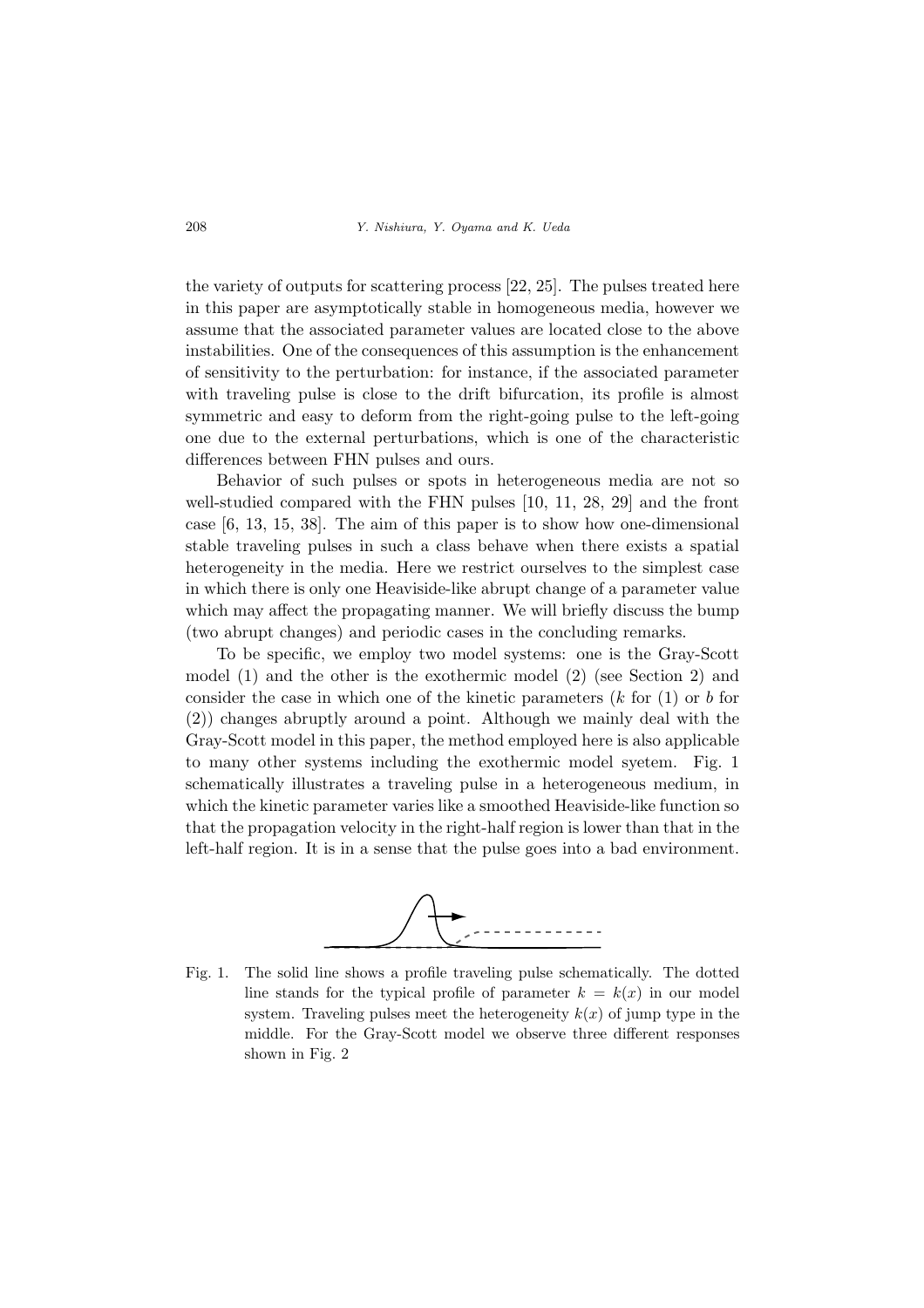It is the case, in fact, if the parameter  $(k \text{ for } (1) \text{ or } b \text{ for } (2))$  is increased as *x* exceeds the jump point. One may expect that pulses can go through the jump point when the height is very low. However, it is not so clear for higher barriers whether the pulse turns back, annihilates or splits into two waves, in fact, it turns out that penetration does not always occur even for arbitrary small jump when other parameters are tuned appropriately. Fig. 2 shows three different responses for the Gray-Scott model (3) when the pulse meets a heterogeneity of jump type in the middle. For small gap, the pulse can penetrate into the right-half region. When the size of gap is gradually increased, the pulse splits around the jump point, and then it turns back. Note that the splitting of the pulse can occur without the heterogeneous effect, i.e., spontaneous splitting as in Fig. 4 due to intrinsic instability of saddle-node type in which stable traveling pulses are not observable. Here we are interested in the situation that pulses can propa-



Fig. 2. Heterogeneity causes a variety of pulse dynamics as its height  $\epsilon$  varies. (a) Penetration ( $f = 0.026, k = 0.0557, \epsilon = 2.0 \times 10^{-4}$ ), (b) Splitting  $(f = 0.026, k = 0.0557, \epsilon = 7.0 \times 10^{-4}),$  (c) Rebound  $(f = 0.026, k = 10^{-4})$ 0.0557,  $\epsilon = 1.2 \times 10^{-3}$ ). The coefficient  $k(x)$  for the Gray-Scott model (3) has a heterogeneity of jump type located at the center of the interval as in Fig. 1. The computations are carried out for  $\Delta t = 0.05, -50 \le x \le 50$ and  $\Delta x = 0.125$ .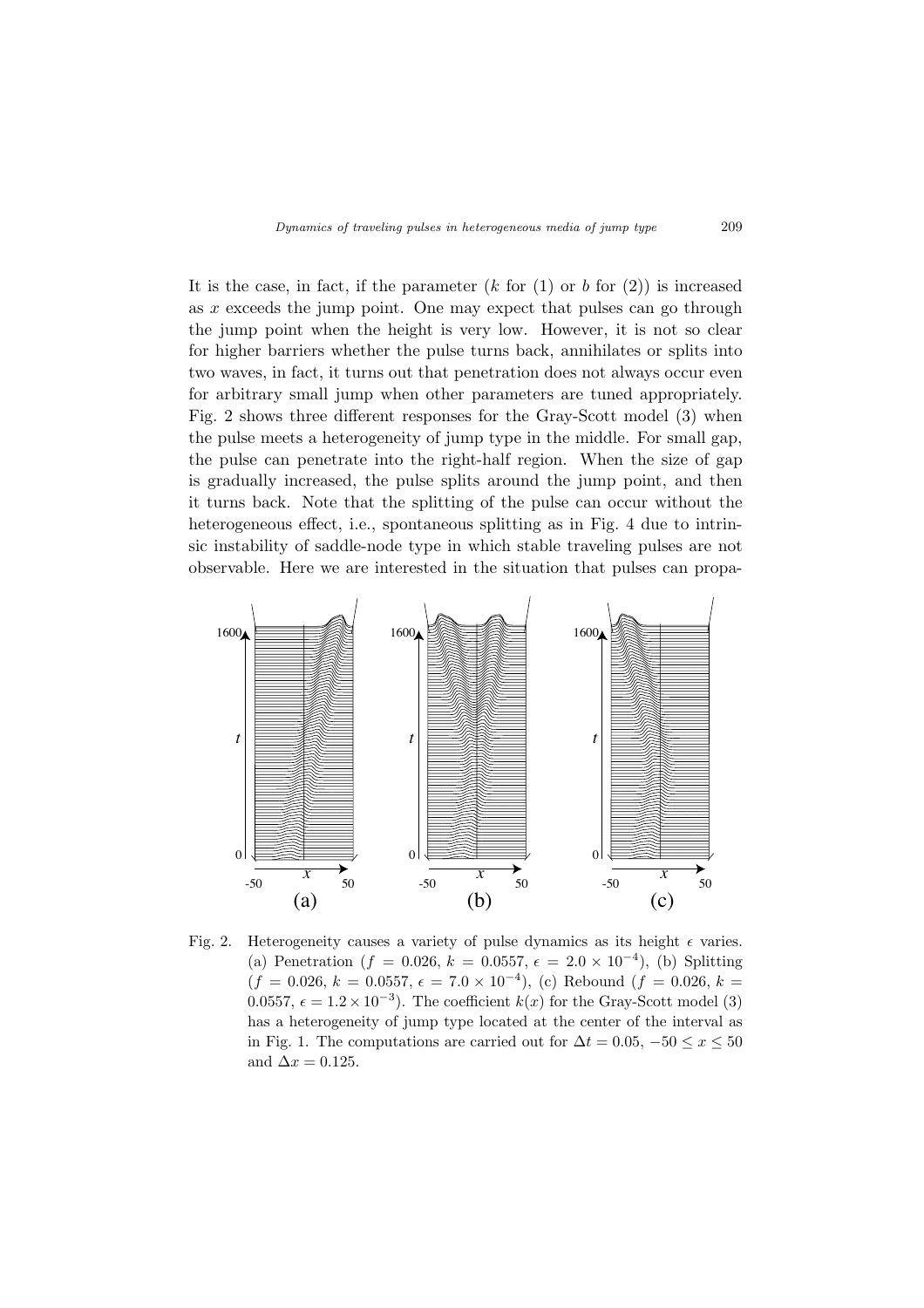

Fig. 3. The Gray-Scott model (1) has only one homogeneous state  $(u, v) = (1, 0)$ in our paper. Two nullclines  $v = (f + k)/u$  and  $v = \sqrt{f(1 - u)/u}$  for  $f = 0.026$  and  $k = 0.0557$  do not intersect.

gate stably on both sides of the jump point and splitting is caused by the heterogeneity and occurs only once around the jump point.

One of our main goals is to explain the reduction from PDE dynamics to ODE ones via pulse interaction method [5, 7, 8], and then clarify the role of the codim 2 singularity consisting of the drift bifurcation and the saddle-node bifurcation, which leads to the origin of various responses due to the heterogeneity. The drift bifurcation is a deformation of wave form of symmetry-breaking type which drives a standing pulse into a moving one and the saddle-node bifurcation causes a sudden onset of an event such as wave-splitting as in Fig. 4.

A remarkable thing is that the resulting finite dimensional dynamics not only inherit the qualitative aspect of the original PDE dynamics but also is independent of specific model systems and valid for much more general heterogeneity including periodic and random cases.

This paper consists of 6 Sections. The model system and its properties in homogeneous media are shown in Section 2. Section 3 numerically shows pulse behaviors in heterogeneous media. Section 4 presents the reduction to finite-dimensional dynamics. In Section 5 we discuss the analysis of the principal part of the reduced equations. And then, we conclude our discussions in Section 6.

#### **2. Model systems**

We consider the following one-dimensional reaction-diffusion system called the Gray-Scott model [9, 30], which describes the chemical reaction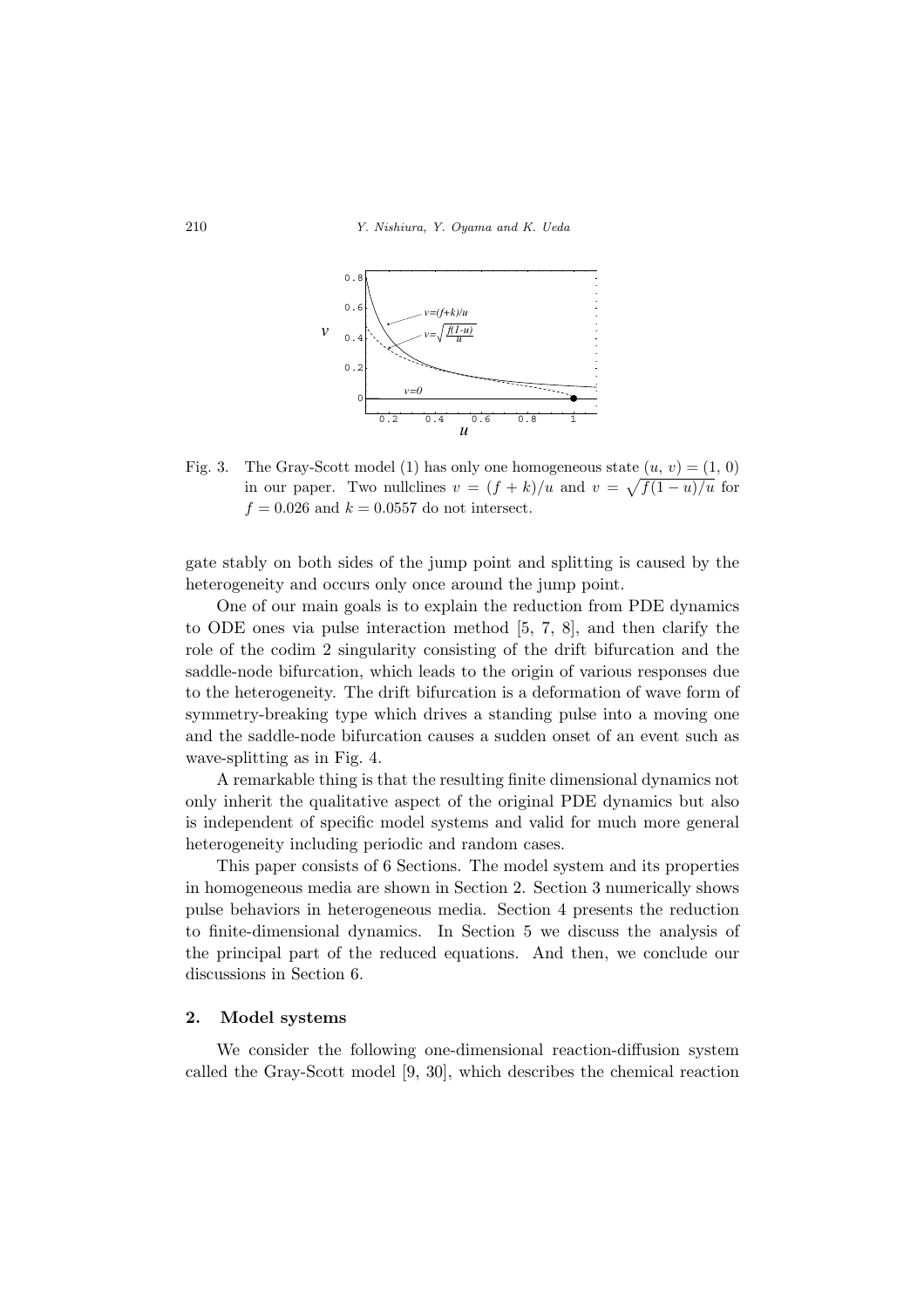

Fig. 4. The saddle-node bifurcation of standing pulse for the Gray-Scott model. Fig. (a) shows a schematic picture of flows near the saddle-node bifurcation point. Here the black (gray) line indicates stable (unstable) standing pulse solution. The unstable manifold emanating from the lower (gray) branch of saddle-node bifurcation is responsible for the splitting from 1-pulse to 2-pulse type of solutions. Figures in (b) show the profile of standing pulse at codim 2 point (left up) and the associated eigenfunctions:  $\phi$  for translation free zero eigenvalue (right up),  $\psi$  for drift bifurcation (left bottom), and *ξ* for saddle-node one (right bottom) respectively ( $k \approx 0.057833$ ,  $\tau \approx$ 1.007734,  $f = 0.0291$ . The black (gray) line indicates the *v*-component (*u*-component). The space-time plot (c) shows a pulse-splitting of the standing pulse slightly off the saddle-node bifurcation located at  $k =$ 0*.*0578.

 $U + 2V \rightarrow 3V$  and  $V \rightarrow P$  in a gel reactor:

$$
\begin{cases}\n\frac{\partial u}{\partial t} = D_u \frac{\partial^2 u}{\partial x^2} - uv^2 + f(1 - u), \\
\tau \frac{\partial v}{\partial t} = D_v \frac{\partial^2 v}{\partial x^2} + uv^2 - (f + k)v,\n\end{cases} \quad t > 0, \ x \in \mathbb{R},
$$
\n(1)

where  $u = u(t, x)$  and  $v = v(t, x)$  depend on time *t* and position *x*,  $f > 0$ and  $k > 0$  are kinetic parameters, and  $D_u > 0$ ,  $D_v > 0$  and  $\tau$  are constants. We assume that *k* is spatially uniform in this section. Since we study the behavior of traveling pulse, we employ the parameter values so that (1) becomes mono-stable, namely the nullclines intersect at only one point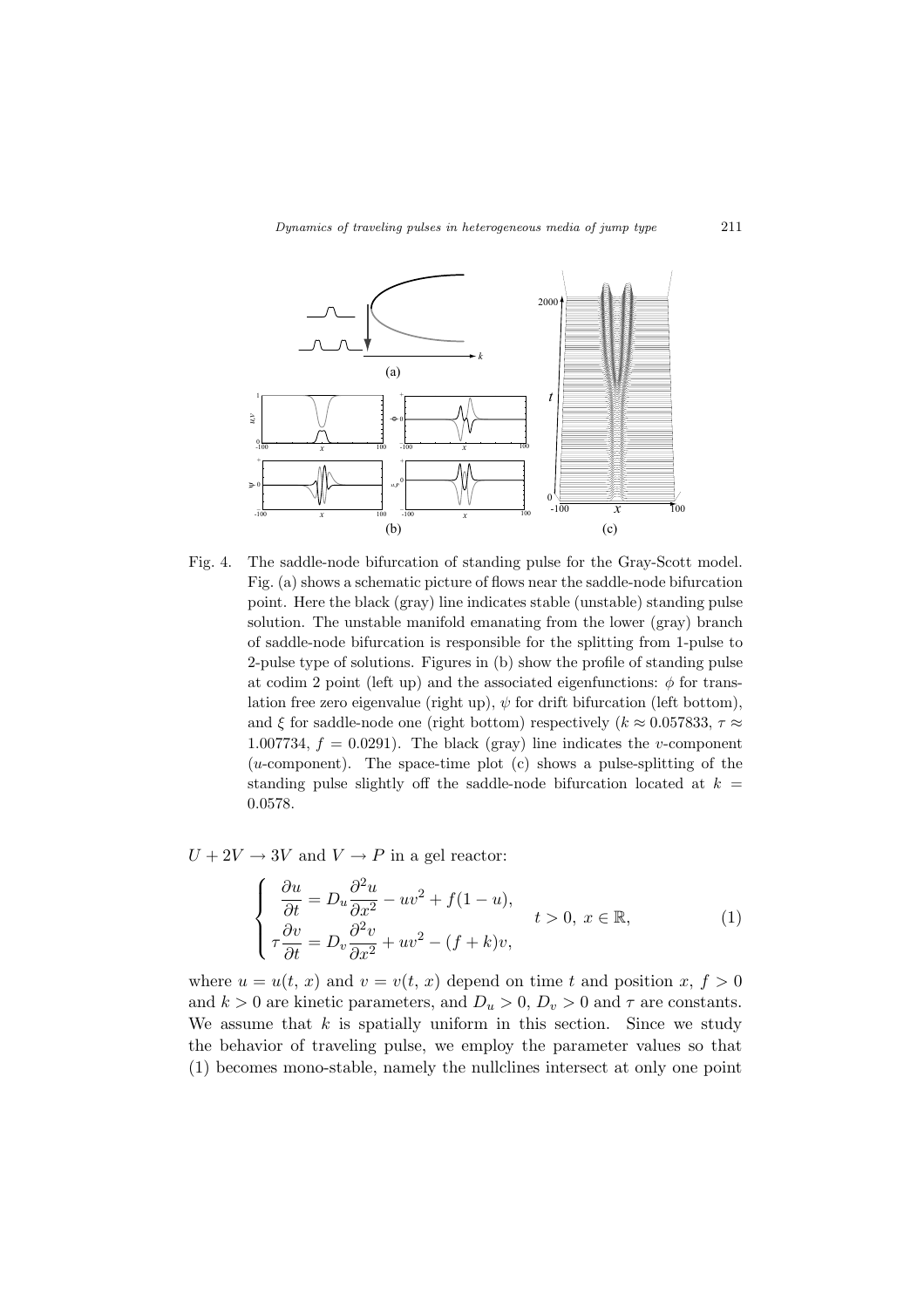

Fig. 5. Dynamics of the Gray-Scott model(1) in homogeneous media when *k* is increased with  $f = 0.026$  being fixed. Computations are done for  $\Delta t =$ 0.05 and  $\Delta x = 0.25$ . (a) Splitting pulse ( $k = 0.0550$ ), (b) Traveling pulse  $(k = 0.0560)$  and (c) Standing pulse  $(k = 0.0570)$ 

(1*,* 0) (see Fig. 3).

The numerical integration of (1) is carried out with the Crank-Nicholson method [32] with  $D_u = 5.0 \times 10^{-1}$ ,  $D_v = 2.5 \times 10^{-1}$ ,  $\tau = 1.007734$ , and time interval  $\Delta t = 0.05$  with Neumann boundary conditions.

It is known that (1) displays a variety of dynamics [21, 30, 31] depending on *k* and *f*. Three different types of pulse dynamics such as splitting, traveling, and standing ones are typically observed as in Fig. 5. The phase diagram in  $(k, f)$ -plane is shown in Fig. 6. In Fig. 6, SN  $(DR)$ -line denotes the saddle-node (drift) bifurcation of standing pulses, which are numerically computed [32]. The broken line in Fig. 6 separating the splitting domain and traveling one represents the Hopf-bifurcation. The intersection of SN and DR lines is a codim 2 point located at  $(k, f) \approx (0.057833, 0.0291)$ . The associated eigenfunctions are depicted in Fig. 4 in which  $\psi$  represents the main deformation of the drift bifurcation and  $\xi$  for the saddle-node one. For  $f = 0.026$ , the saddle-node bifurcation is at  $k = k_{SN} \approx 5.65092 \times 10^{-2}$ , the drift bifurcation at  $k = k_{DR} \approx 5.65746 \times 10^{-2}$ , splitting of traveling pulses occurs in the region of  $k \leq k_H \approx 0.05543$ , and stable traveling pulses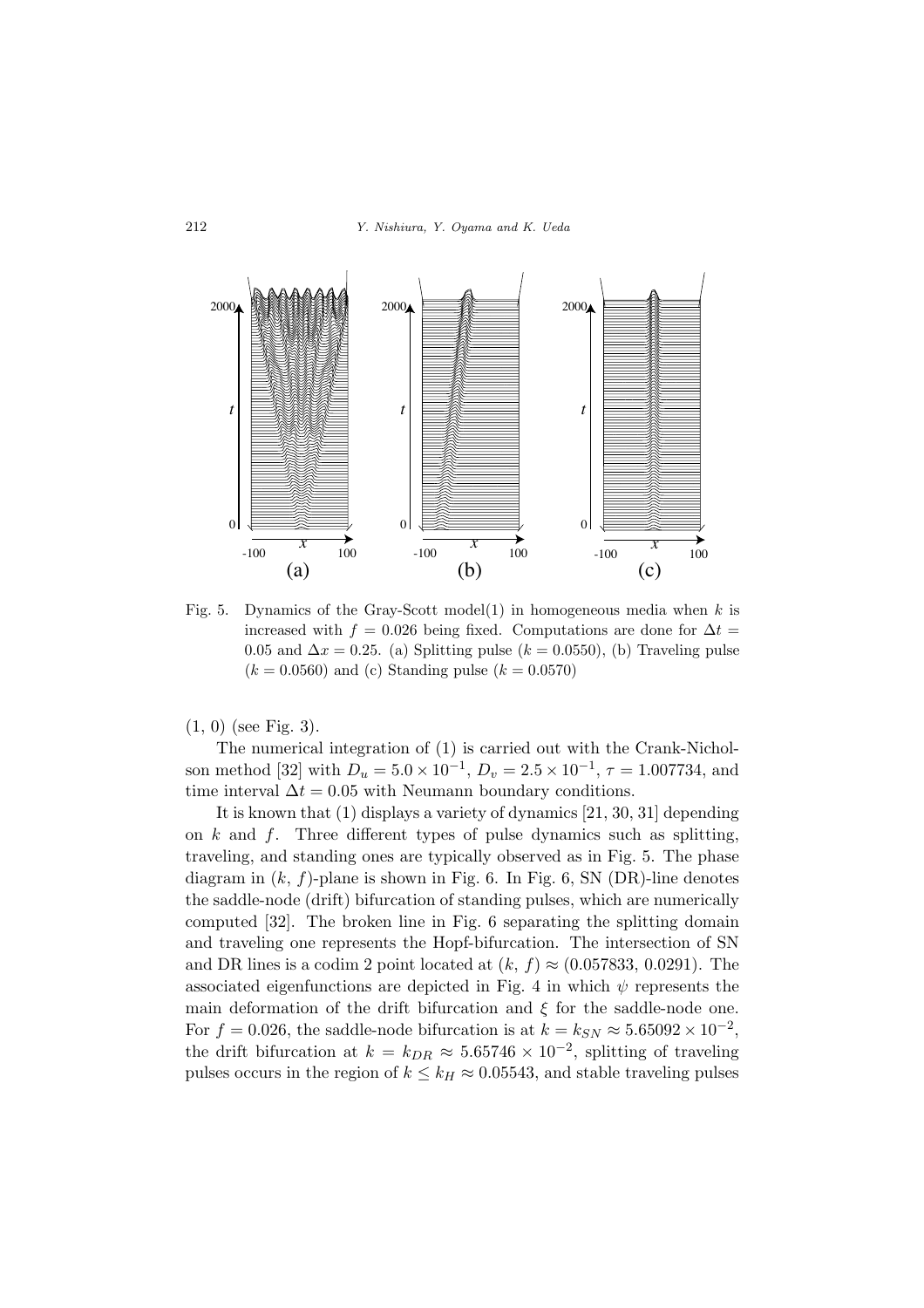

Fig. 6. Phase diagram in (*k, f*)-plane for the Gray-Scott model (1). Here DR stands for the drift-bifurcation, and SN for the saddle-node one of standing pulses, respectively. The boundary separating the splitting and traveling domains is Hopf bifurcation line of traveling pulses. The crossing point of DR-and SN-lines is the codim 2 point.

exist when *k* belongs to the interval  $(k_H, k_{DR})$ . Standing pulses cease to exist around  $k \approx 0.05833$ , and only the trivial state  $(1, 0)$  is observable asymptotically for  $k > 0.05833$ .

Before discussing the dynamics of traveling pulses in heterogeneous media, we show several properties of them in homogeneous media. It is numerically confirmed as in Fig. 7 that the above drift bifurcation at  $k = k_{DR}$  is supercritical, in fact, it is confirmed numerically that the propagation speed is monotonically decreased with respect to *k*.

In the next section, we work in the parameter regime:  $f = 0.026$  and  $0.0555 \leq k \leq 0.0565$  in which stable traveling pulses are observed. All the numerical computations hereafter will be done for  $f = 0.026$ .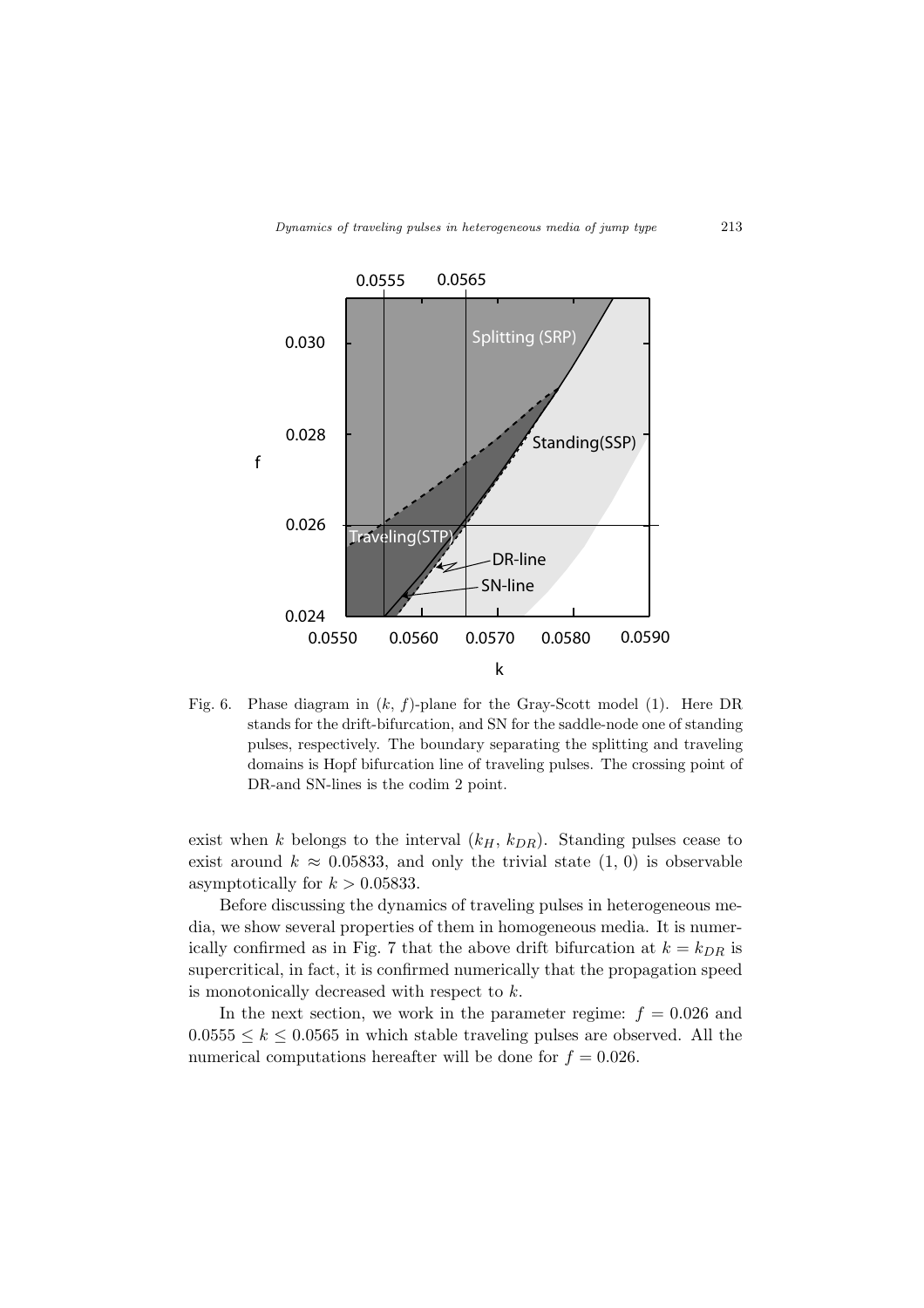

Fig. 7. The propagating speed of the pulse of Gray-Scott system  $(1)$  for  $f = 0.026$ . The drift bifurcation occurs at  $k = 0.056574$ .

Although we employed (1) as a representative system, our results in sections 4 and 5 have much more generality. In order to illustrate it, we also consider the following reaction-diffusion equations for the exothermic reaction [7]:

$$
\begin{cases} \n\frac{\partial u}{\partial t} = \frac{\partial^2 u}{\partial x^2} + \kappa^{-1} [-2u + \exp(u/(1+u/5))]v, \\
\frac{\partial v}{\partial t} = d \frac{\partial^2 v}{\partial x^2} + h(1-v) - \exp(u/(1+u/5))v, \n\end{cases}
$$
  $t > 0, x \in \mathbb{R}, (2)$ 

where  $u = u(t, x)$  and  $v = v(t, x)$  depend on time *t* and position *x*, and  $h > 0$  is a constant. We numerically integrate this system with  $h = 45.0$ , and with time step  $\Delta t = 1.0 \times 10^{-5}$ , using  $\kappa$  and  $d > 0$  as control parameters. The system size is 10.0 with  $\Delta x = 0.025$ . It turns out that this system has a stable stationary pulse (SSP) solution, a self-replication pulse (SRP), i.e., pulse-splitting, a stable traveling pulse (STP) solution, and a stable oscillatory traveling pulse (SOTP) solution. Fig. 8 shows the phase diagram of (2). The codim 2 point, i.e., the intersection of the drift bifurcation (dotted line) and the saddle-node bifurcation (solid line) is located at  $(d, \kappa) \approx (5.9105, 0.001027)$ . We work in the STP-regime close to the codim 2 point.

#### **3. Pulse dynamics in heterogeneous media**

We proceed to study pulse dynamics of the Gray-Scott model (1) and the exothermic model (2) in heterogeneous media.

We introduce a heterogeneity assuming that the parameter *k* is a func-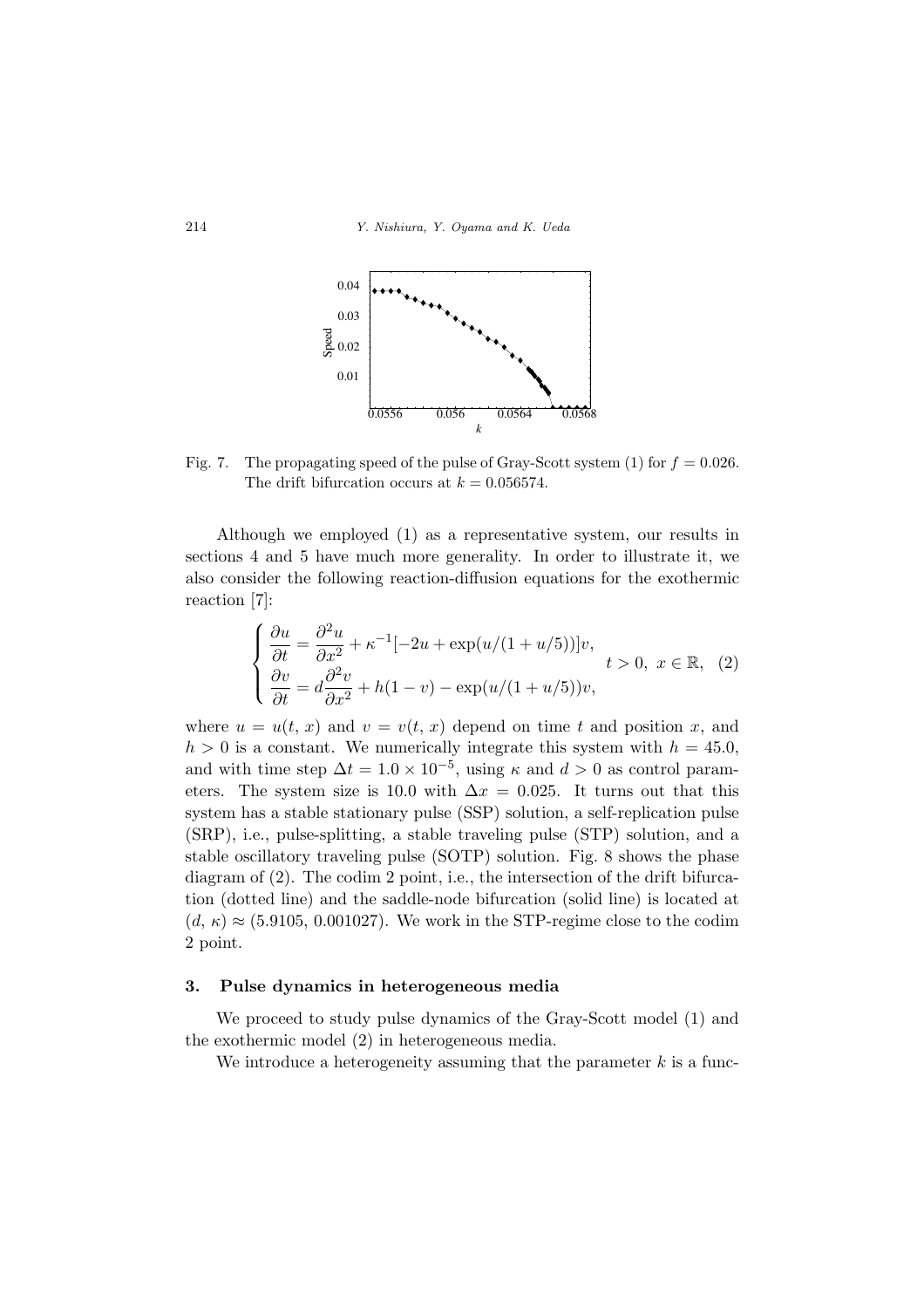

Fig. 8. Phase diagram for the exothermic model (2). Here the regions for stable standing pulse (SSP), self-replication pulse (SRP), stable traveling pulse (STP), and stable oscillatory traveling pulse (SOTP) are shown. DR and SN lines stand for the same bifurcations as in Fig. 6.

tion of *x*, namely  $k(x) = k + \epsilon \chi(x)$ ,

$$
\begin{cases}\n\frac{\partial u}{\partial t} = D_u \frac{\partial^2 u}{\partial x^2} - uv^2 + f(1 - u), & t > 0, \ x \in \mathbb{R}, \\
\tau \frac{\partial v}{\partial t} = D_v \frac{\partial^2 v}{\partial x^2} + uv^2 - (f + k(x))v,\n\end{cases}
$$
\n(3)

where  $\chi(x) = 1/(1 + \exp(-\gamma x))$  with  $\gamma > 0$  as shown in Fig. 9. The parameter  $\epsilon$  controls the height of the jump and  $\gamma$  controls the slope of the heterogeneity. Jump-up case corresponds to  $\epsilon > 0$ , jump-down case to  $\epsilon < 0$ and  $\epsilon = 0$  is a homogeneous case.

We integrate (1) with  $k(x)$  given by (3) using the Crank-Nicholson method with  $D_u = 5.0 \times 10^{-1}$ ,  $D_v = 2.5 \times 10^{-1}$ ,  $\tau = 1.007734$ ,  $\Delta t = 0.05$ , being the same as above for the homogeneous case. We use  $f = 0.026$  and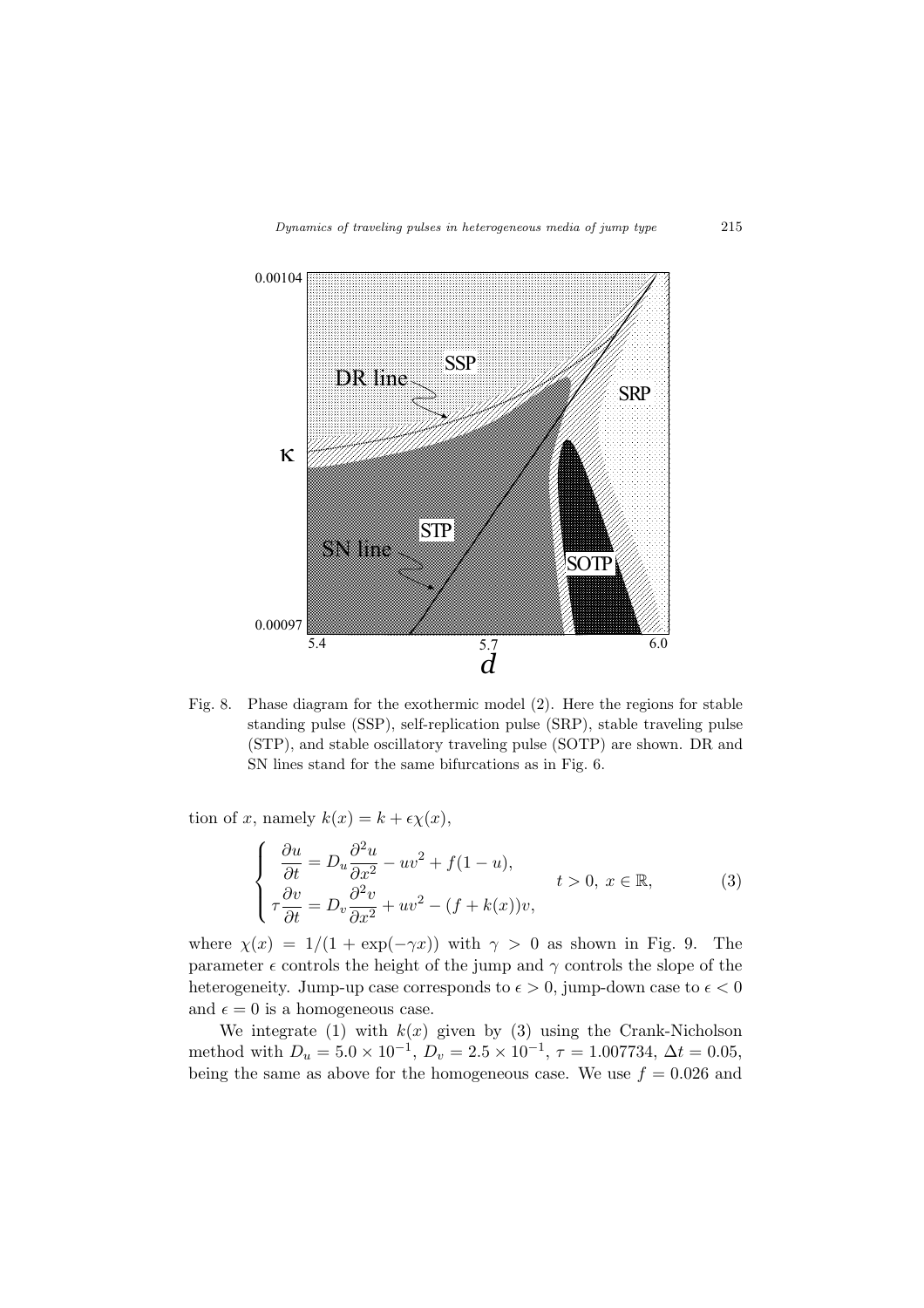*k* varies in between 0*.*05550 and 0*.*05650, where the stable traveling pulse exists. The steepness of the slope of  $k(x)$  around  $x = 0$  is controlled by  $\gamma$ , and in fact the response of pulse also depends on  $\gamma$  (see Section 6), however we fix it as  $\gamma = 5.0$  (see Fig. 9).

Depending on  $k$  and the height of the jump  $\epsilon$ , the response of the pulse can be classified into three classes: penetration, splitting, and rebound as shown in Fig. 10. Loosely speaking, for  $\epsilon > 0$  (jump-up), penetration always occurs for lower barriers and rebound is observed for higher barriers. Pulsesplitting occurs in between the above two responses and diminishes as *k* is increased. Those typical behaviors are depicted in Fig. 2 when  $\epsilon$  is increased from  $2.0 \times 10^{-4}$  to  $1.2 \times 10^{-3}$ .

The phase-diagram Fig. 10 also shows that penetration (respectively rebound) regime expands as *k* is decreased (respectively increased). Recall that the velocity of the pulse is increased as  $k$  is decreased, and therefore for positive  $\epsilon$  the pulse propagates faster in the left-side domain than the right-side domain. On the other hand, for  $\epsilon < 0$  (jump-down), penetration is always observed.

Next we observe the exothermic model (2) with a heterogeneity via  $\kappa(x) = \kappa_0 + \epsilon \chi(x)$ :

$$
\begin{cases}\n\frac{\partial u}{\partial t} = \frac{\partial^2 u}{\partial x^2} - 2\kappa_0^{-1}u + \kappa^{-1}(x)\exp(u/(1+u/5))v, \\
\frac{\partial v}{\partial t} = d\frac{\partial^2 v}{\partial x^2} + h(1-v) - \exp(u/(1+u/5))v,\n\end{cases} \quad t > 0, \ x \in \mathbb{R},
$$
\n(4)

where *d*, *h*, and  $\kappa_0$  are constants, and  $\chi(x) = 1/(1 + \exp(-\gamma x))$  with  $\gamma > 0$ is the same as above for  $k(x)$  (see (3)). The parameters  $\epsilon$  and  $\gamma$  respectively control the height of the jump and the slope.



Fig. 9. The profile of  $\chi(x)$  for  $\gamma = 5.0$ .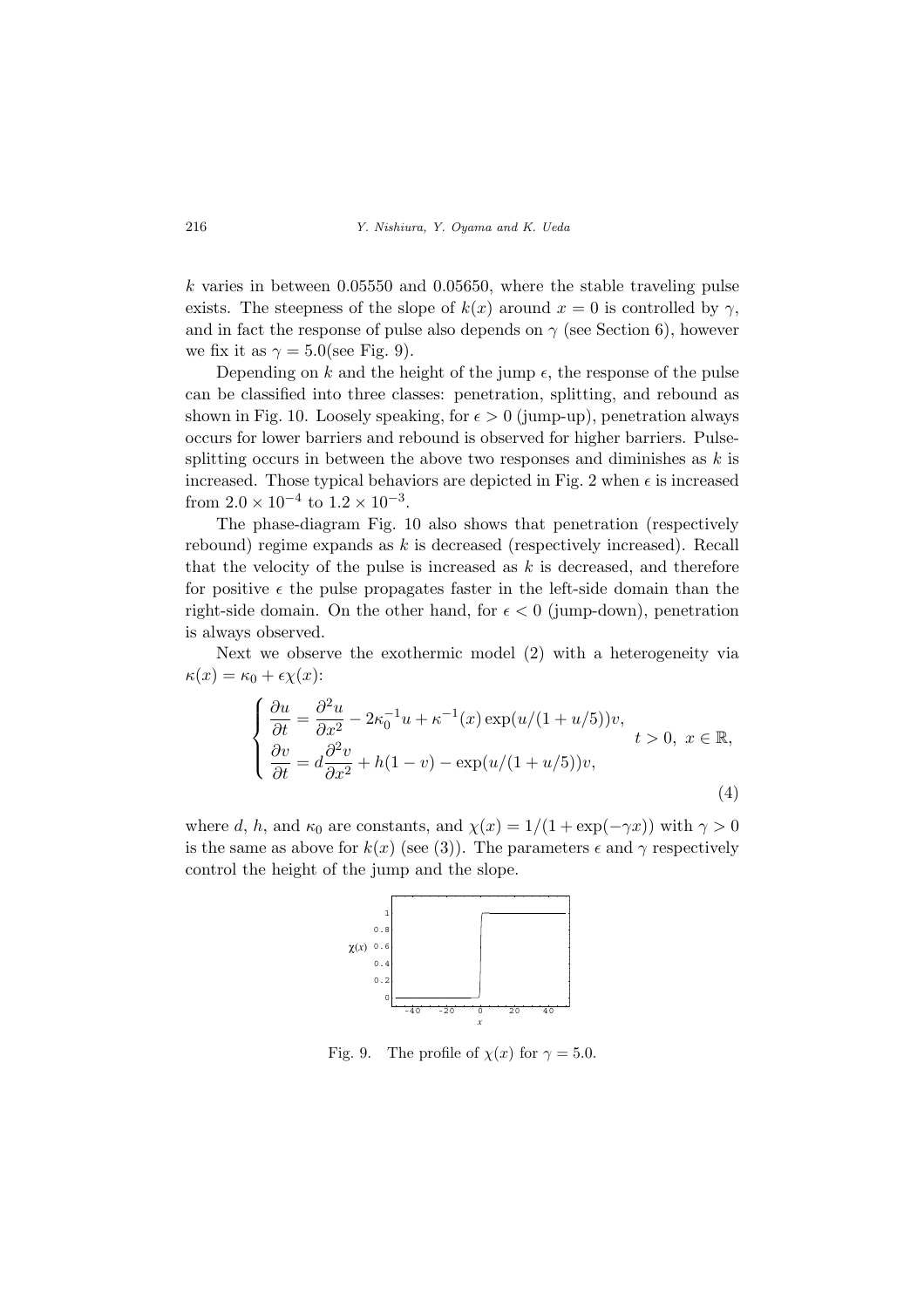

Fig. 10. Response of the pulse in heterogeneous media for the Gray-Scott model with  $k(x)$  being given by (3) with respect to k and  $\epsilon$ .

We integrate (4) with the system size 10.0, spatial interval  $\Delta x = 0.025$ , and time interval  $\Delta t = 1.0 \times 10^{-5}$  for  $d = 5.7$ ,  $h = 45.0$ ,  $\kappa_0 = 0.00097$ ,  $\gamma = 5.0$ .

Fig. 11 shows the phase diagram of this system, which is qualitatively similar to that for the Gray-Scott model (Fig. 10). When  $\epsilon$  is increased, the rebound regime appears; there exists a splitting region between the penetration region and the rebound region.

A natural question arises "what is the mathematical mechanism producing the above outputs?" It is known that pulse-splitting is associated with the saddle-node bifurcation as shown in Fig. 4, and the transition from standing to traveling occurs via the drift bifurcation. This suggests that the dynamics of the pulse near the codim 2 singularity consisting of the saddle-node and the drift bifurcation points can give us a clue to understand this variety of responses. In fact, as we will see in the sequel, our reduction method near such codim 2 point produces the expected outputs and allows us to reduce the whole dynamics to a finite-dimensional ODEs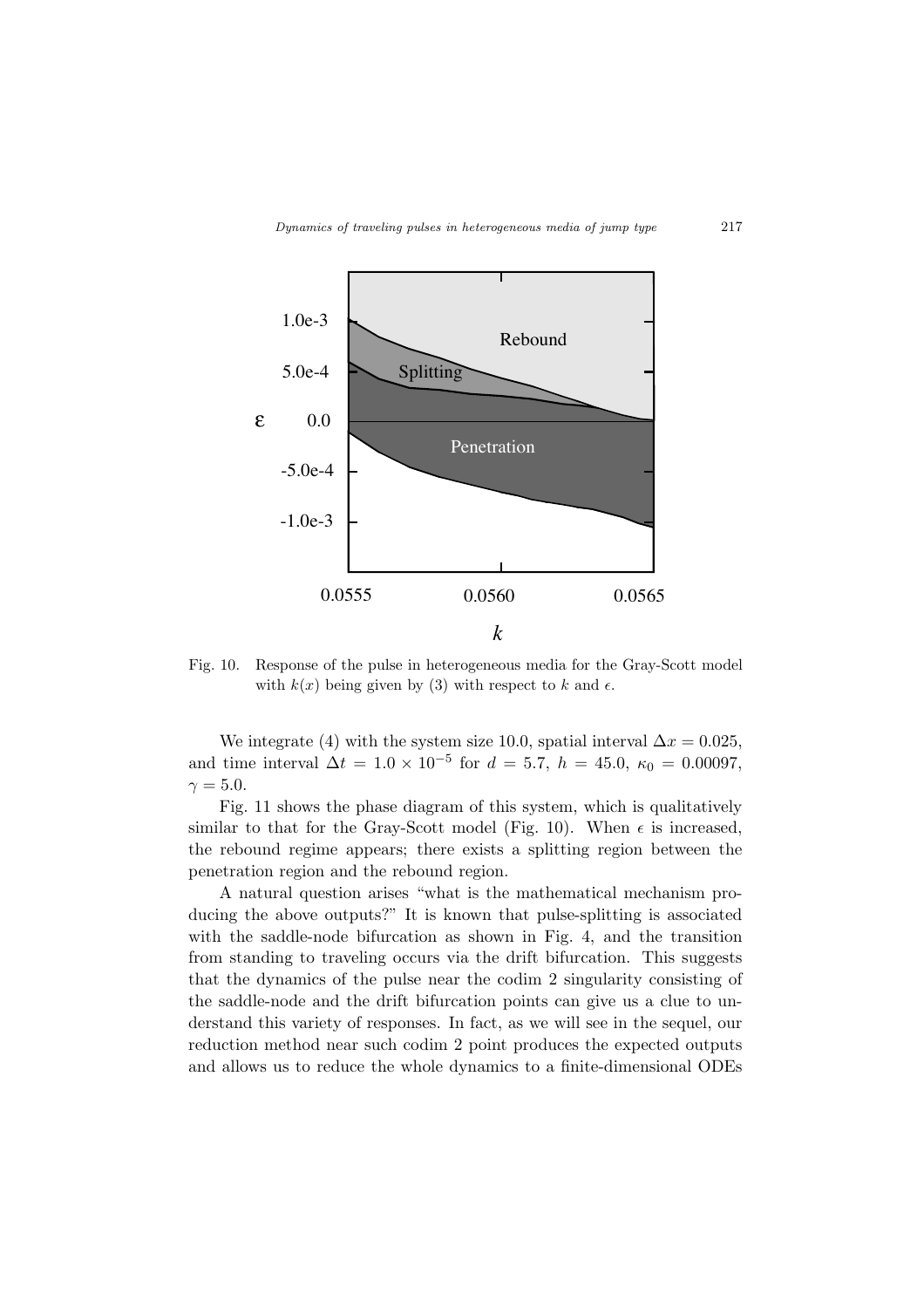

Fig. 11. Response of the pulse in heterogeneous media for the exothermic model (2) with  $b(x)$  being given by (4).

which has a universal form independent of specific model systems.

#### **4. Reduction to finite-dimensional dynamics**

In order to study the pulse dynamics in heterogeneous media, we analyze the following general 1D reaction-diffusion system

$$
\mathbf{u}_t = D\mathbf{u}_{xx} + F(\mathbf{u}; \mathbf{k}) =: \mathcal{A}(\mathbf{u}; \mathbf{k}), \quad t > 0, \ x \in \mathbb{R}, \tag{5}
$$

in which parameter  $k \in \mathbb{R}^2$  is close to the codim 2 point (see (S3)). Let  $X := \{L^2(\mathbb{R})\}^N$ ,  $u = u(t, x) = (u_1, \ldots, u_N)^T \in X$  be an *N*-dimensional vector, *D* be a positive diagonal matrix,  $F: \mathbb{R}^N \to \mathbb{R}^N$  be a smooth vectorvalued function,  $\mathbf{k} = (k_1 + \epsilon \chi(x), k_2)$  with  $k_1, k_2, \epsilon \in \mathbb{R}$  and  $\chi(x)$  be a  $C<sup>1</sup>$ -function. For (5), we assume through (S1) to (S4):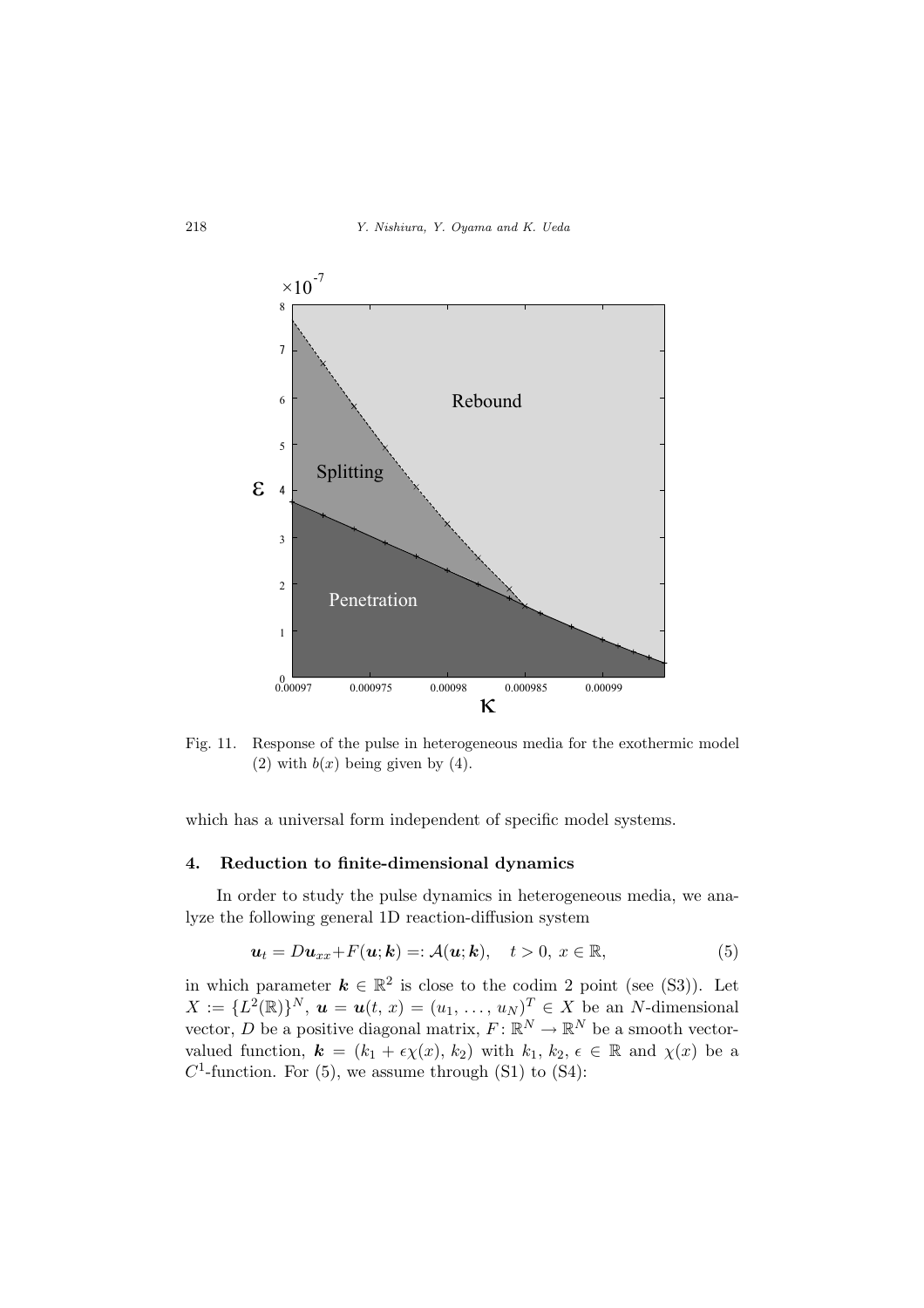(S1) There exists a  $\mathbf{k} = \mathbf{k_c} := (\tilde{k}_1, \tilde{k}_2) \in \mathbb{R}^2$  such that the non-trivial standing pulse solution  $S(x; k)$  of (5) exists, i.e.,  $A(S; k_c) = 0$ .

We consider (5) in a neighborhood of  $\mathbf{k} = \mathbf{k_c}$ , by using small parameters  $\eta = (\eta_1, \eta_2)$  as  $k_1 = \tilde{k}_1 + \eta_1$  and  $k_2 = \tilde{k}_2 + \eta_2$ . In order to avoid the unnecessary complexities, we assume that (5) takes the following form

$$
\boldsymbol{u}_t = \mathcal{A}(\boldsymbol{u}; \boldsymbol{k_c}) + (\eta_1 + \epsilon \chi(x)) \boldsymbol{g}_1(\boldsymbol{u}) + \eta_2 \boldsymbol{g}_2(\boldsymbol{u}),
$$

where  $g_1$  and  $g_2$  are *N*-dimensional vector-valued functions.

Let *L* be the linearized operator of *A* with respect to  $u$  at  $u = S$  at  $\mathbf{k} = \mathbf{k}_c$ , i.e.,  $L = \mathcal{A}'(S(x); \mathbf{k_c})$ , where "*i*" stands for Fréchet derivative with  $\mathbf{r}$  respect to  $\mathbf{u}$ , and  $L^*$  be the adjoint operator of  $L$  with respect to  $\{L^2(\mathbb{R})\}^N$ . (S2) The spectral set of *L* consists of two sets  $\sigma_1 = \{0\}$  and  $\sigma_2 \subset \{\mu \in \mathbb{R}^d\}$ 

- $C$ ; Re( $\mu$ )  $< -\gamma_0$ }, where  $\gamma_0$  is a positive constant. (S3) *L* has a codim 2 singularity at  $\mathbf{k} = \mathbf{k_c}$  consisting of drift and saddle-
- node bifurcations besides the translation-free 0 eigenvalue. That is, there exist three eigenfunctions  $\phi(x)$ ,  $\psi(x)$  and  $\xi(x)$  such that

$$
L\phi = 0, \quad L\psi = -\phi, \quad L\xi = 0,
$$

where  $\phi = \partial S/\partial x$ . Note that  $\phi(x)$  and  $\psi(x)$  are odd functions, and  $\xi(x)$  is an even function.  $\psi(x)$  represents the deformation vector with Jordan form for the drift bifurcation, and  $\xi(x)$  the eigenfunction for the saddle-node bifurcation.

Similar properties also hold for  $L^*$ . That is, there exist  $\phi^*, \xi^*$  and  $\psi^*$ such that  $L^*\phi = L^*\xi^* = 0$  and  $L^*\psi^* = -\phi^*$ , where  $\phi^*(x)$  and  $\psi^*(x)$ are odd functions and  $\xi^*(x)$  is an even function.

(S4) Each element of eigenfunctions  $\phi$ ,  $\phi^*$ ,  $\psi$ ,  $\psi^*$ ,  $\xi$ , and  $\xi^*$  decays exponentially as  $|x| \rightarrow +\infty$ .

The above assumptions are numerically confirmed for (1), in fact Fig. 12 shows the profiles of associated adjoint eigenfunctions at the codim 2 point for the Gray-Scott model.

**Remark 4.1** Under the normalization of

 $\langle \psi, \phi \rangle = \langle \psi, \psi^* \rangle = 0, \quad \langle \xi, \xi^* \rangle = \langle \phi, \psi^* \rangle = 1,$ 

all the eigenfunctions are uniquely determined (*e.g.* [7]). We note that

$$
\langle \phi, \xi^* \rangle = \langle \xi, \phi^* \rangle = \langle \phi, \phi^* \rangle = 0, \quad \langle \psi, \phi^* \rangle = 1,
$$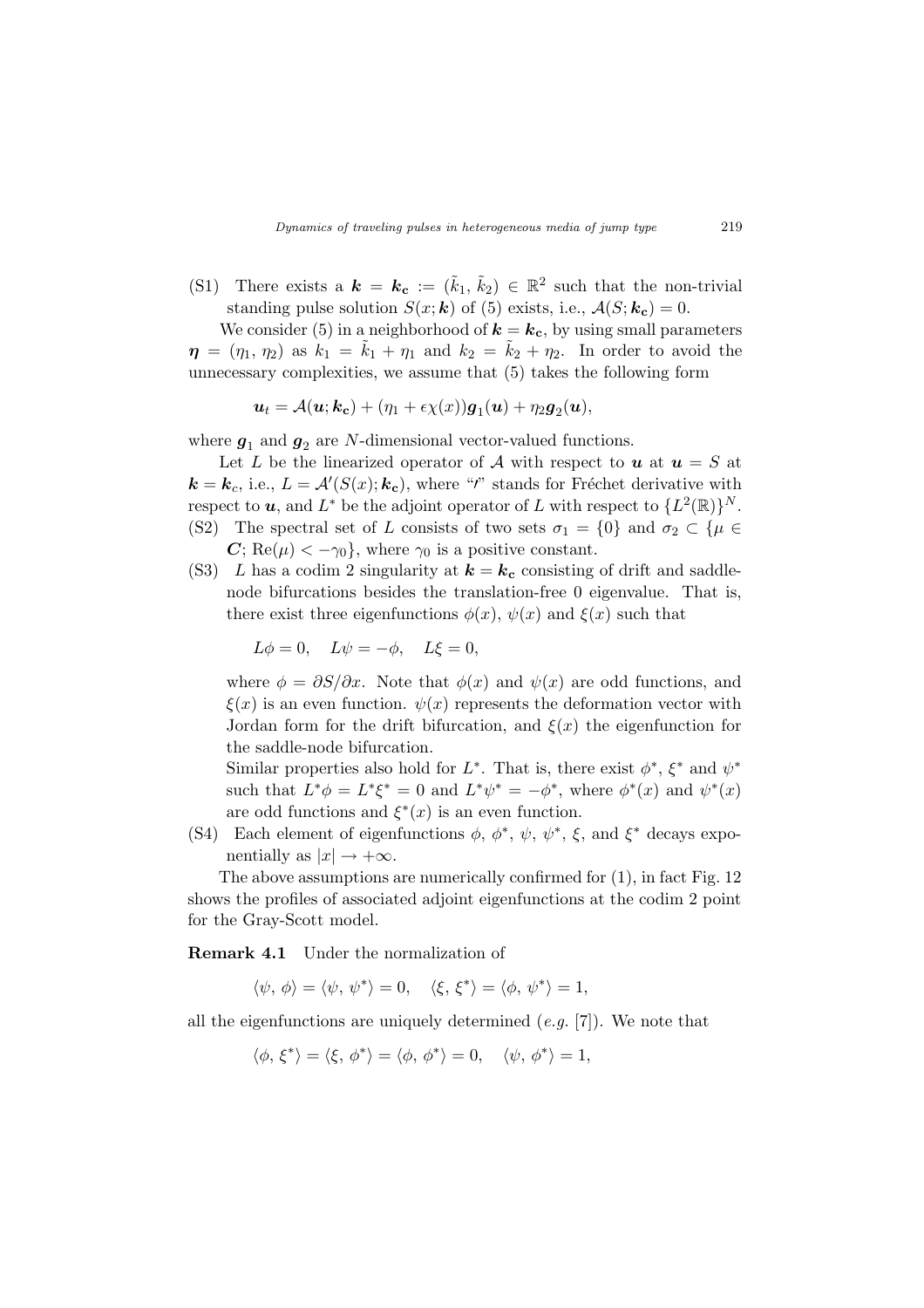

Fig. 12. The profiles of the associated adjoint eigenfunctions of the linearized operator *L* at the codim 2 point for the Gray-Scott model. *u*:gray line, *v*:black line.

hold automatically.

Here  $\langle \cdot, \cdot \rangle$  stands for  $L^2$ -inner product. Let  $E := \text{span}\{S_x, \psi, \xi\}.$ Our ansatz is the following

$$
\mathbf{u} = S(x-p) + q\psi(x-p) + r\xi(x-p) + \zeta^{\dagger}(x-p) + \mathbf{w},\tag{6}
$$

where  $p, q, r$  are scalar functions of time  $t$ ;  $p$  denotes the location of pulse, *q* for its velocity, and *r* the depth of the dimple of splitting. The remaining two terms  $\zeta^{\dagger}$  and *w* belong to  $E^{\perp}$ . More precisely  $\zeta^{\dagger} = q^2 \zeta_1 + r^2 \zeta_2 + qr \zeta_3 +$  $\eta_1 \zeta_4 + \eta_2 \zeta_5$  with  $\zeta_j \in E^{\perp}$  being determined by

$$
L\zeta_1 + \frac{1}{2}F''(S)\psi^2 + \psi_x = \alpha_1\xi,
$$
  
\n
$$
L\zeta_2 + \frac{1}{2}F''(S)\xi^2 = \alpha_2\xi,
$$
  
\n
$$
L\zeta_3 + F''(S)\psi \cdot \xi + \xi_x = \alpha_3\psi + \alpha'_3\phi,
$$
  
\n
$$
L\zeta_4 + g_1(S) = \alpha_4\xi,
$$
  
\n
$$
L\zeta_5 + g_2(S) = \alpha_5\xi.
$$

Here  $\alpha_j$  and  $\alpha'_j$  are constants satisfying the following equations:

$$
\left\langle \frac{1}{2}F''(S)\psi^2 + \psi_x - \alpha_1 \xi, \xi^* \right\rangle = 0, \left\langle \frac{1}{2}F''(S)\xi^2 - \alpha_2 \xi, \xi^* \right\rangle = 0,
$$
  

$$
\left\langle F''(S)\psi \cdot \xi + \xi_x - \alpha_3 \psi, \phi^* \right\rangle = 0, \left\langle F''(S)\psi \cdot \xi + \xi_x - \alpha'_3 \phi, \psi^* \right\rangle = 0,
$$
  

$$
\left\langle g_1(S) - \alpha_4 \xi, \xi^* \right\rangle = 0, \left\langle g_2(S) - \alpha_5 \xi, \xi^* \right\rangle = 0.
$$

Let  $\mathcal{L}(X; X)$  be all bounded bilinear operators from X to X. Since  $\mathcal{L}(X, \mathcal{L}(X; X))$  is identified with  $\mathcal{L}(X \times X; X)$ , we represent  $(F'(S)u)'v \in$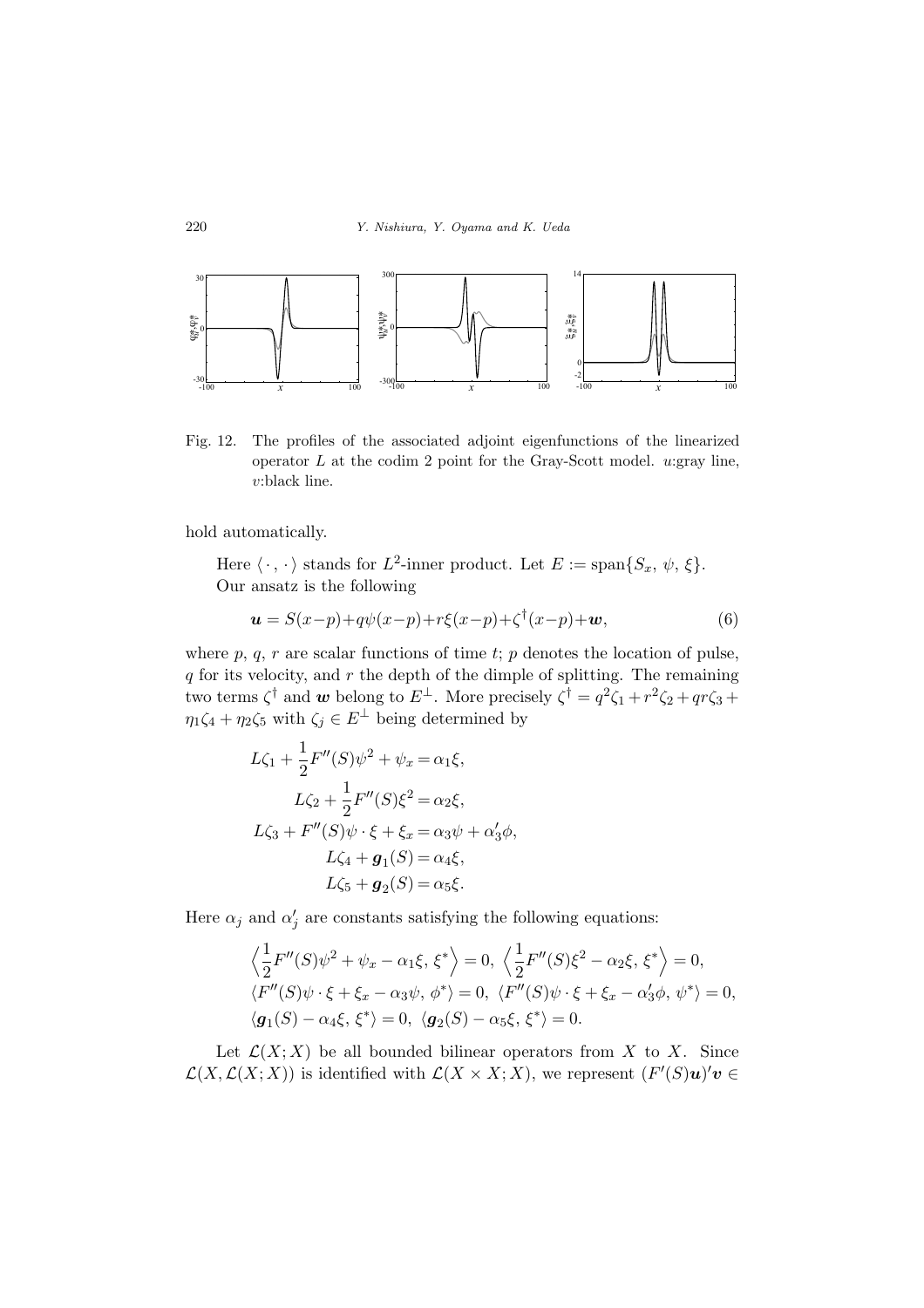$\mathcal{L}(X;\mathcal{L}(X;X))$   $(\boldsymbol{u},\,\boldsymbol{v}\in X)$  as  $F''(S)\boldsymbol{u}\cdot\boldsymbol{v}\in\mathcal{L}(X\times X;X),$  and write  $F''(S)\boldsymbol{u}\cdot\boldsymbol{v}$ *u* as  $F''(S)u^2$  for simplicity. Third-order derivatives  $F'''(S)$  are similarly defined.

Let  $X^{\alpha}$  be the fractional power of space X with respect to the linearized operator *L* with  $\alpha \in (3/4, 1)$ , and  $|| \cdot ||_{\alpha}$  denotes the norm of  $X^{\alpha}$ . Then the  $\alpha = O(|q|^3 + |r|^3 + |\eta|_2^{3/2}$  $_{2}^{3/2})$ where  $|\eta|_2 := \sqrt{\eta_1^2 + \eta_2^2}$ . The proof can be done in a parallel way to [7], however the details will be reported elsewhere. Substituting  $(6)$  into  $(5)$ , we obtain

$$
- p(\phi + q\psi_x + r\xi_x + \zeta_x^{\dagger} + \mathbf{w}_x) + \dot{q}(\psi + \zeta_y^{\dagger}) + \dot{r}(\xi + \zeta_r^{\dagger}) + \mathbf{w}_t
$$
  
\n
$$
= L\mathbf{w} - qS_x + L\zeta^{\dagger} + \frac{1}{2}q^2F''(S)\psi^2 + qrF''(S)\psi \cdot \xi + \frac{1}{2}r^2F''(S)\xi^2
$$
  
\n
$$
+ qF''(S)\psi \cdot \zeta^{\dagger} + rF''(S)\xi \cdot \zeta^{\dagger} + \frac{1}{6}q^3F'''(S)\psi^3 + \frac{1}{2}q^2rF'''(S)\psi^2 \cdot \xi
$$
  
\n
$$
+ \frac{1}{2}qr^2F'''(S)\psi \cdot \xi^2 + \frac{1}{6}r^3F'''(S)\xi^3 + \epsilon \chi(x)\mathbf{g}_1(S)
$$
  
\n
$$
+ \eta_1\mathbf{g}_1(S) + \eta_2\mathbf{g}_2(S) + q(\epsilon \chi(x)\mathbf{g}_1'(S) + \eta_1\mathbf{g}_1'(S) + \eta_2\mathbf{g}_2'(S))\psi
$$
  
\n
$$
+ r(\epsilon \chi(x)\mathbf{g}_1'(S) + \eta_1\mathbf{g}_1'(S) + \eta_2\mathbf{g}_2'(S))\xi
$$
  
\n
$$
+ \frac{1}{2}\eta_1^2F''(S)\zeta_4^2 + \eta_1\eta_2F''(S)\zeta_4 \cdot \zeta_5 + \frac{1}{2}\eta_2^2F''(S)\zeta_5^2
$$
  
\n
$$
+ O((|q| + |r| + |\mathbf{\eta}|_2)(|q|^3 + |r|^3 + |\mathbf{\eta}|_2^{3/2}) + |\epsilon|(|q| + |r| + |\mathbf{\eta}|_2 + |\epsilon|)).
$$
  
\n(7)

Taking the inner product of (7) and  $\psi^*(x-p)$ , we have

$$
\dot{p} = q - \alpha_3' q r - \epsilon \langle \chi(x) \mathbf{g}_1(S), \psi^*(x) \rangle + O(|q|^3 + |r|^3 + |\mathbf{\eta}|_2^{3/2} + |\epsilon|(|q| + |r| + |\mathbf{\eta}|_2 + |\epsilon|)).
$$

Similarly, by taking the inner product of (7) with  $\phi^*(x-p)$  and  $\xi^*(x-p)$ , we have the following two equations.

$$
\dot{q} = \alpha_3qr + qr^2(-\alpha_3'\langle \xi_x, \phi^* \rangle + \langle F''(S)\xi \cdot \zeta_3, \phi^* \rangle + \langle F''(S)\psi \cdot \zeta_2, \phi^* \rangle
$$
  
+ 
$$
\frac{1}{2}\langle F'''(S)\psi \cdot \xi^2, \phi^* \rangle + \langle \partial_x \zeta_2, \phi^* \rangle)
$$
  
+ 
$$
q^3(\langle F''(S)\psi \cdot \zeta_1, \phi^* \rangle + \frac{1}{6}\langle F'''(S)\psi^3, \phi^* \rangle + \langle \partial_x \zeta_1, \phi^* \rangle)
$$
  
+ 
$$
\epsilon \langle \chi(x)g_1(S), \phi^* \rangle + q(\eta_1 \langle g'_1(S)\psi, \phi^* \rangle + \eta_2 \langle g'_2(S)\psi, \phi^* \rangle
$$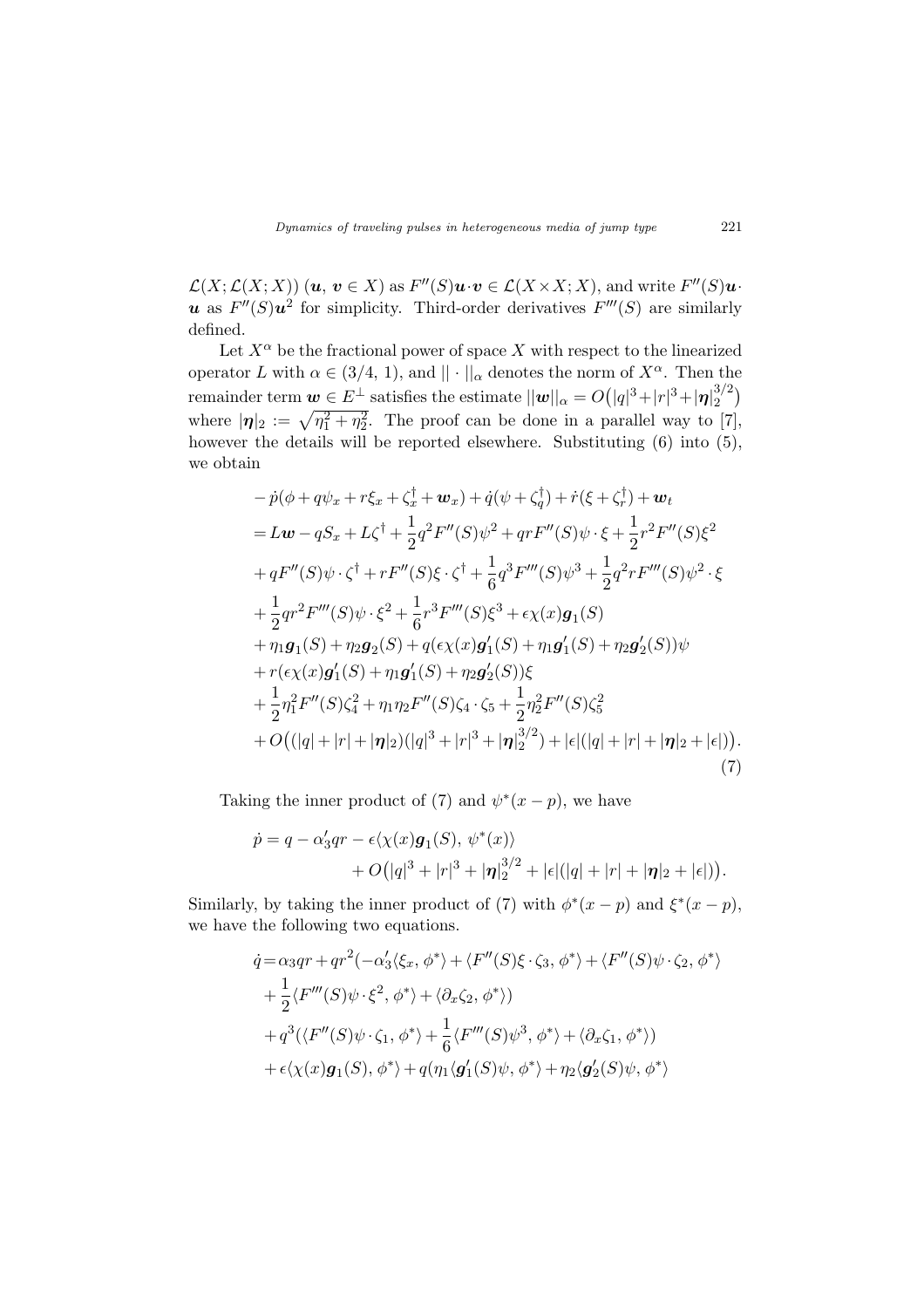+ 
$$
\eta_1 \langle F''(S)\psi \cdot \zeta_4, \phi^* \rangle + \eta_1 \langle \partial_x \zeta_4, \phi^* \rangle
$$
  
\n+  $\eta_2 \langle F''(S)\psi \cdot \zeta_5, \phi^* \rangle + \eta_2 \langle \partial_x \zeta_5, \phi^* \rangle)$   
\n+  $O((|q| + |r| + |\eta|_2)(|q|^3 + |r|^3 + |\eta|_2^{3/2}) + |\epsilon|(|q| + |r| + |\eta|_2 + |\epsilon|)).$   
\n $\dot{r} = \alpha_1 q^2 + \alpha_2 r^2 + \epsilon \langle \chi(x) \mathbf{g}_1(S), \xi^* \rangle + \alpha_4 \eta_1 + \alpha_5 \eta_2$   
\n+  $q^2 r(-\alpha_3' \langle \psi_x, \xi^* \rangle + \langle F''(S)\xi \cdot \zeta_1, \xi^* \rangle + \langle F''(S)\psi \cdot \zeta_3, \xi^* \rangle$   
\n+  $\frac{1}{2} \langle F'''(S)\psi^2 \cdot \xi, \xi^* \rangle + \langle \partial_x \zeta_3, \xi^* \rangle + r^3 \langle \langle F''(S)\xi \cdot \zeta_2, \xi^* \rangle$   
\n+  $\frac{1}{6} \langle F'''(S)\xi^3, \xi^* \rangle + r(\eta_1 \langle \mathbf{g}'_1(S)\xi, \xi^* \rangle + \eta_2 \langle \mathbf{g}'_2(S)\xi, \xi^* \rangle$   
\n+  $\eta_1 \langle F''(S)\xi \cdot \zeta_4, \xi^* \rangle + \eta_2 \langle F''(S)\xi \cdot \zeta_5, \xi^* \rangle + \frac{1}{2} \eta_1^2 \langle F''(S)\zeta_4^2, \xi^* \rangle$   
\n+  $\eta_1 \eta_2 \langle F''(S)\zeta_4, \zeta_5, \xi^* \rangle + \frac{1}{2} \eta_2^2 \langle F''(S)\zeta_5, \xi^* \rangle$   
\n+  $O((|q| + |r| + |\eta|_2)(|q|^3 + |r|^3 + |\eta|_2^{3/2}) + |\epsilon|(|q| + |r| + |\eta|_2 + |\epsilon|)).$ 

Using the following notations,

$$
\Gamma_0(p) = -\int_{-\infty}^{\infty} \chi(x) \mathbf{g}_1(S(x-p)) \cdot \psi^*(x-p) dx,
$$
  
\n
$$
\Gamma_1(p) = \int_{-\infty}^{\infty} \chi(x) \mathbf{g}_1(S(x-p)) \cdot \phi^*(x-p) dx,
$$
\n(8)

$$
\Gamma_2(p) = \int_{-\infty}^{\infty} \chi(x) \mathbf{g}_1(S(x-p)) \cdot \xi^*(x-p) dx, \tag{9}
$$

and

$$
M_{11} = \alpha_3,
$$
  
\n
$$
M_{30} = \langle F''(S)\psi \cdot \zeta_1, \phi^* \rangle + \frac{1}{6} \langle F'''(S)\psi^3, \phi^* \rangle + \langle \partial_x \zeta_1, \phi^* \rangle,
$$
  
\n
$$
M_{12} = \langle F''(S)\xi \cdot \zeta_3, \phi^* \rangle + \langle F''(S)\psi \cdot \zeta_2, \phi^* \rangle + \frac{1}{2} \langle F'''(S)\psi \cdot \xi^2, \phi^* \rangle
$$
  
\n
$$
+ \langle \partial_x \zeta_2, \phi^* \rangle - \alpha_3' \langle \xi_x, \phi^* \rangle,
$$
  
\n
$$
N_{20} = \alpha_1,
$$
  
\n
$$
N_{02} = \alpha_2,
$$
  
\n
$$
N_{21} = \langle F''(S)\xi \cdot \zeta_1, \xi^* \rangle + \langle F''(S)\psi \cdot \zeta_3, \xi^* \rangle + \frac{1}{2} \langle F'''(S)\psi^2 \cdot \xi, \xi^* \rangle
$$
  
\n
$$
+ \langle \partial_x \zeta_3, \xi^* \rangle - \alpha_3' \langle \psi_x, \xi^* \rangle,
$$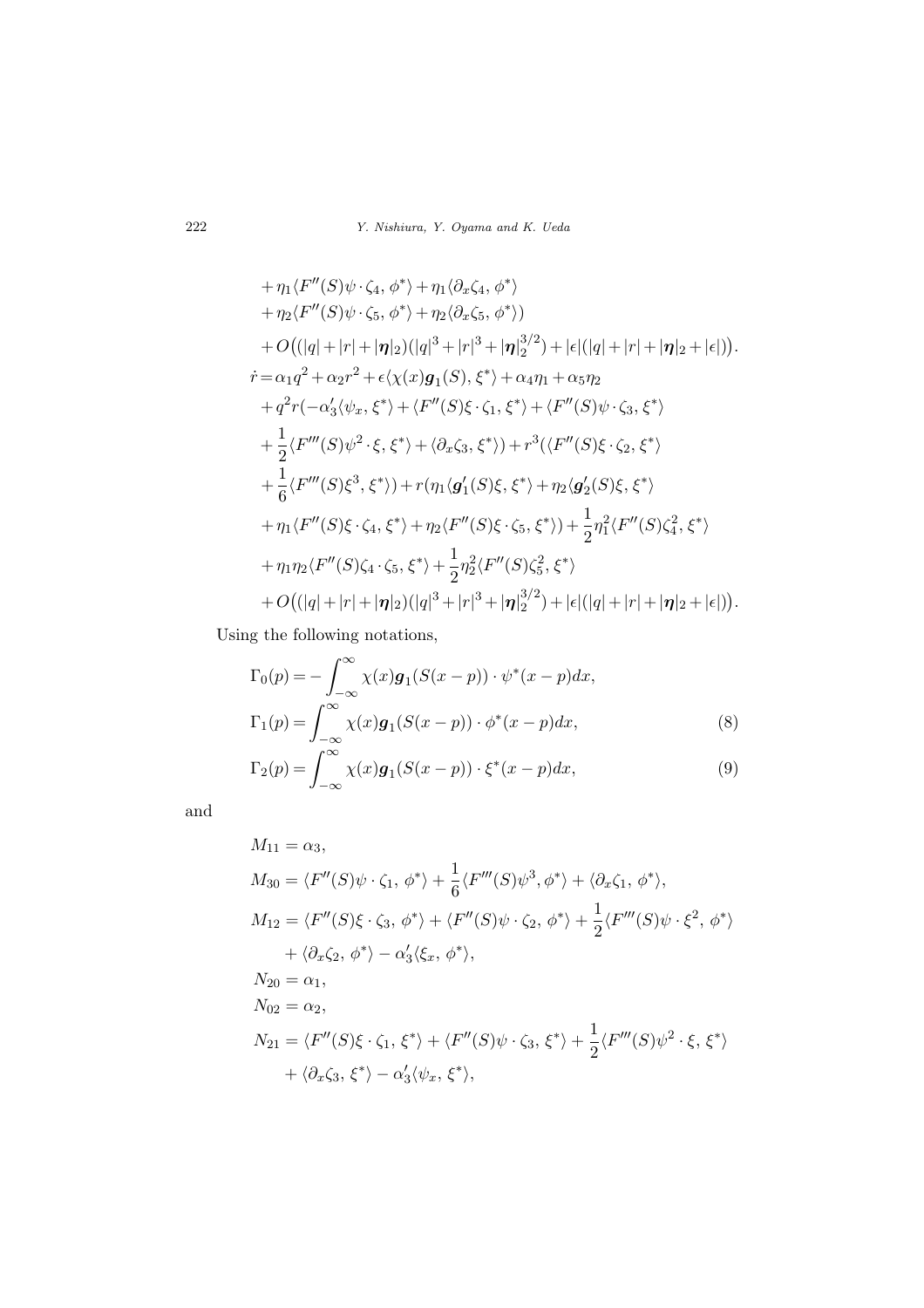*Dynamics of traveling pulses in heterogeneous media of jump type* 223

$$
N_{03} = \langle F''(S)\xi \cdot \zeta_2, \xi^* \rangle + \frac{1}{6} \langle F'''(S)\xi^3, \xi^* \rangle,
$$
  
\n
$$
\mu_1 = a_1 \eta_1 + a_2 \eta_2,
$$
  
\n
$$
\mu_2 = \alpha_4 \eta_1 + \alpha_5 \eta_2 + c_1 \eta_1^2 + c_2 \eta_1 \eta_2 + c_3 \eta_2^2,
$$
  
\n
$$
\mu_3 = b_1 \eta_1 + b_2 \eta_2,
$$
  
\n
$$
a_1 = \langle g'_1(S)\psi, \phi^* \rangle + \langle F''(S)\psi \cdot \zeta_4, \phi^* \rangle + \langle \partial_x \zeta_4, \phi^* \rangle,
$$
  
\n
$$
a_2 = \langle g'_2(S)\psi, \phi^* \rangle + \langle F''(S)\psi \cdot \zeta_5, \phi^* \rangle + \langle \partial_x \zeta_5, \phi^* \rangle,
$$
  
\n
$$
b_1 = \langle g'_1(S)\xi, \xi^* \rangle + \langle F''(S)\xi \cdot \zeta_4, \xi^* \rangle,
$$
  
\n
$$
b_2 = \langle g'_2(S)\xi, \xi^* \rangle + \langle F''(S)\xi \cdot \zeta_5, \xi^* \rangle,
$$
  
\n
$$
c_1 = \frac{1}{2} \langle F''(S)\zeta_4, \xi^* \rangle,
$$
  
\n
$$
c_2 = \langle F''(S)\zeta_4, \xi_5, \xi^* \rangle,
$$
  
\n
$$
c_3 = \frac{1}{2} \langle F''(S)\zeta_5^2, \xi^* \rangle,
$$

we can rewrite the above equations as

$$
\begin{cases}\n\dot{p} = q - \alpha_3'qr + \epsilon \Gamma_0(p) \\
+ O(|q|^3 + |r|^3 + |\eta|_2^{3/2} + |\epsilon|(|q| + |r| + |\eta|_2 + |\epsilon|)), \\
\dot{q} = (M_{30}q^2 + M_{11}r + M_{12}r^2 + \mu_1) q + \epsilon \Gamma_1(p) \\
+ O(|q| + |r| + |\eta|_2)(|q|^3 + |r|^3 + |\eta|_2^{3/2}) \\
+ |\epsilon|(|q| + |r| + |\eta|_2 + |\epsilon|)), \\
\dot{r} = N_{20}q^2 + N_{02}r^2 + N_{21}q^2r + N_{03}r^3 + \mu_3r + \mu_2 + \epsilon \Gamma_2(p) \\
+ O(|q| + |r| + |\eta|_2)(|q|^3 + |r|^3 + |\eta|_2^{3/2}) \\
+ |\epsilon|(|q| + |r| + |\eta|_2 + |\epsilon|)).\n\end{cases}
$$
\n(10)

Using the following notation,

$$
\tilde{q} = q + Kqr, \qquad \tilde{r} = r + e_3r^2, \quad dt = (1 + e_1r)d\tau,
$$
  
\n
$$
\mu'_1 = \mu_1 + K\mu_2, \quad \mu'_2 = \mu_2, \qquad \mu'_3 = \mu_3,
$$
  
\nwhere  $K = -M_{30}/N_{20}, e_1 = -N_{03}/N_{02}, e_3 = K - e_1/2 - N_{21}/2N_{20}$ , and

$$
C_0 = M_{11}, \quad C_1 = M_{12} - \frac{N_{02}M_{30}}{N_{20}} - M_{11} \left(\frac{3N_{03}}{2N_{02}} - \frac{M_{30}}{N_{20}} - \frac{N_{21}}{2N_{20}}\right),
$$
  
\n
$$
C_2 = N_{02}, \quad C_3 = N_{20},
$$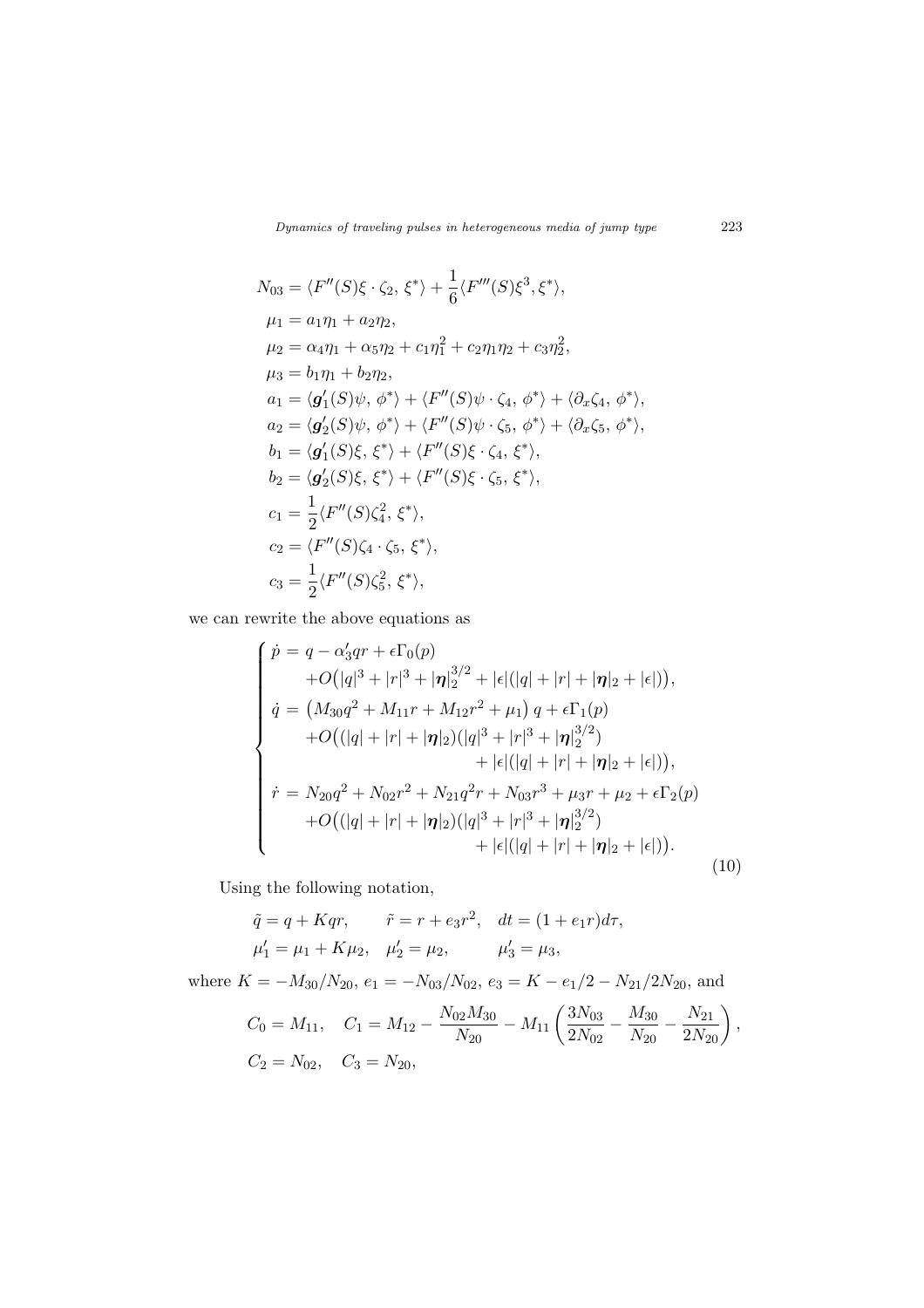we rewrite (10) in the following form:

$$
\begin{cases}\n\dot{p} = \tilde{q} - (K + e_1 + \alpha'_3)\tilde{q}\tilde{r} + \epsilon\Gamma_0(p) \\
+ O(|\tilde{q}|^3 + |\tilde{r}|^3 + |\eta|_2^{3/2} + |\epsilon|(|\tilde{q}| + |\tilde{r}| + |\eta|_2 + |\epsilon|)), \\
\dot{\tilde{q}} = \mu'_1 \tilde{q} + C_0 \tilde{q}\tilde{r} + C_1 \tilde{q}\tilde{r}^2 + \epsilon\Gamma_1(p) \\
+ O((|\tilde{q}| + |\tilde{r}| + |\eta|_2)(|\tilde{q}|^3 + |\tilde{r}|^3 + |\eta|_2^{3/2}) \\
+ |\epsilon|(|\tilde{q}| + |\tilde{r}| + |\eta|_2 + |\epsilon|)), \\
\dot{\tilde{r}} = \mu'_2 + C_2 \tilde{r}^2 + C_3 \tilde{q}^2 + \mu'_3 \tilde{r} + \epsilon\Gamma_2(p) \\
+ O((|\tilde{q}| + |\tilde{r}| + |\eta|_2)(|\tilde{q}|^3 + |\tilde{r}|^3 + |\eta|_2^{3/2}) \\
+ |\epsilon|(|\tilde{q}| + |\tilde{r}| + |\eta|_2 + |\epsilon|)).\n\end{cases}
$$

*,*

Replacing

$$
\rho = \frac{|C_1|}{C_2}\tilde{q},
$$
\n
$$
\omega = \frac{|C_1|}{C_2}\left(\tilde{r} + \frac{\mu'_3}{2C_2}\right)
$$
\n
$$
\tau = \frac{C_2^2}{|C_1|}t,
$$
\n
$$
\tilde{\mu}_1 = \frac{C_2^2}{|C_1|}\mu'_1,
$$
\n
$$
\tilde{\mu}_2 = \frac{C_2^3}{C_1^2}\mu'_2,
$$
\n
$$
\theta_1 = \frac{C_0}{C_2},
$$
\n
$$
\theta_2 = -\frac{C_3}{C_2^2},
$$
\n
$$
\tilde{\epsilon} = \frac{C_1^2}{C_2^2}\epsilon,
$$

and omitting the tildes for simplicity we finally reach the following form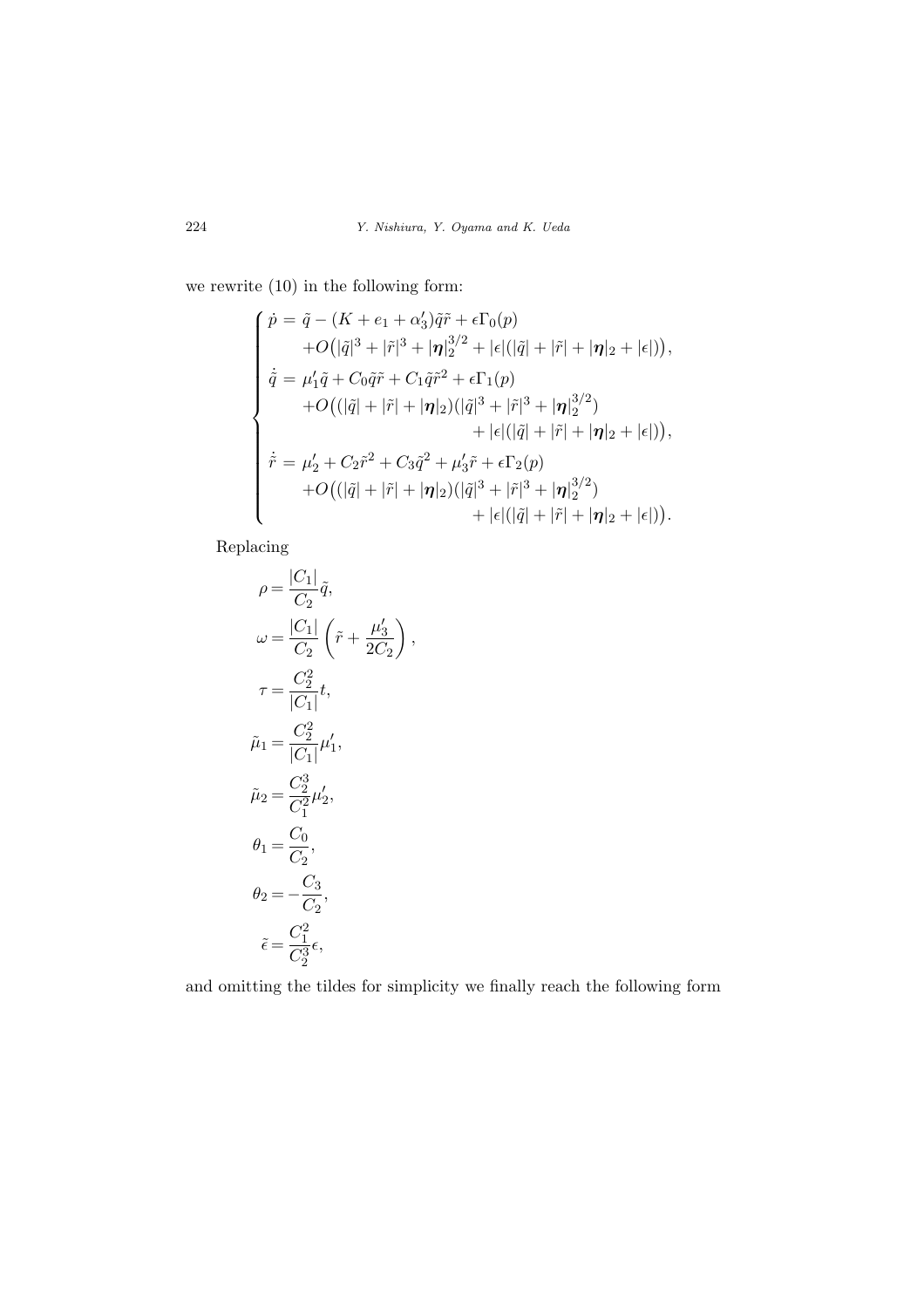*Dynamics of traveling pulses in heterogeneous media of jump type* 225

$$
\begin{cases}\n\dot{p} = \frac{1}{C_2} \rho - \frac{K + e_1 + \alpha'_3}{|C_1|} \rho \omega + \frac{|C_1|}{C_2^2} \epsilon \Gamma_0(p) \\
+ O(|\rho|^3 + |\omega|^3 + |\eta|_2^{3/2} + |\epsilon|(|\rho| + |\omega| + |\eta|_2 + |\epsilon|)), \\
\dot{\rho} = \rho(s\mu_1 + \theta_1\omega) + \epsilon \Gamma_1(p) \\
+ O(|\rho\omega^2| + (|\rho| + |\omega| + |\eta|_2)(|\rho|^3 + |\omega|^3 + |\eta|_2^{3/2}) \\
+ |\epsilon|(|\rho| + |\omega| + |\eta|_2 + |\epsilon|)), \\
\dot{\omega} = \mu_2 + \omega^2 - \theta_2 \rho^2 + \epsilon \Gamma_2(p) \\
+ O((|\rho| + |\omega| + |\eta|_2)(|\rho|^3 + |\omega|^3 + |\eta|_2^{3/2}) \\
+ |\epsilon|(|\rho| + |\omega| + |\eta|_2 + |\epsilon|)),\n\end{cases} (11)
$$

where  $s = \text{sign}[C_1] = \pm 1$ .

The qualitative behaviors of (2) can be classified into eight categories depending on the signs of  $\theta_1$ ,  $\theta_2$  and *s*, however, for definiteness, we assume the following, which is one of interesting cases in applications.

We impose the following assumption.

(S5) We assume that  $C_1 \neq 0$ , and  $C_2$ ,  $\theta_1$ ,  $\theta_2 > 0$ . It is known that (S5) is numerically confirmed at the codim 2 point of the saddle-node and drift bifurcations for (3) and (4). For instance, using the eigenfuctions depicted in Fig. 12, we have  $\theta_1 \approx 0.93$ ,  $\theta_2 \approx 0.11$ .

We fix  $|\mu_1|$  to be sufficiently small and take  $\mu_2 = O(|\mu_1|^{2-\nu})$  and  $\epsilon =$  $O(|\mu_1|^{2-\nu})$  (2/3 < *v* < 1). Then, in the first equation of (11),  $O(\rho)$  becomes the leading order, and we discard the terms higher than  $\rho$ . In the second and third equations of (11), we consider the regime where  $\rho = O(|\mu_1|^{1-\nu})$ and  $\omega = O(|\mu_1|^{1-\nu})$ , and discard the terms of the order higher than  $|\mu_1|^2$ . Then the principal part of (11) is

$$
\begin{cases}\n\dot{p} = \rho/C_2, \\
\dot{\rho} = \rho(s\mu_1 + \theta_1\omega) + \epsilon\Gamma_1(p), \\
\dot{\omega} = \mu_2 + \omega^2 - \theta_2\rho^2 + \epsilon\Gamma_2(p).\n\end{cases}
$$
\n(12)

Loosely speaking, here  $\rho$  stands for the pulse velocity, and  $\omega$  corresponds to the amplitude of the splitting. It should be noted that the finite dimensional system (12) has a universal form, namely it depends only on the singularities and heterogeneities. In particular, recalling (8) and (9), (12) preserves the same form even for general  $\chi(x)$  such as spatially periodic and random functions.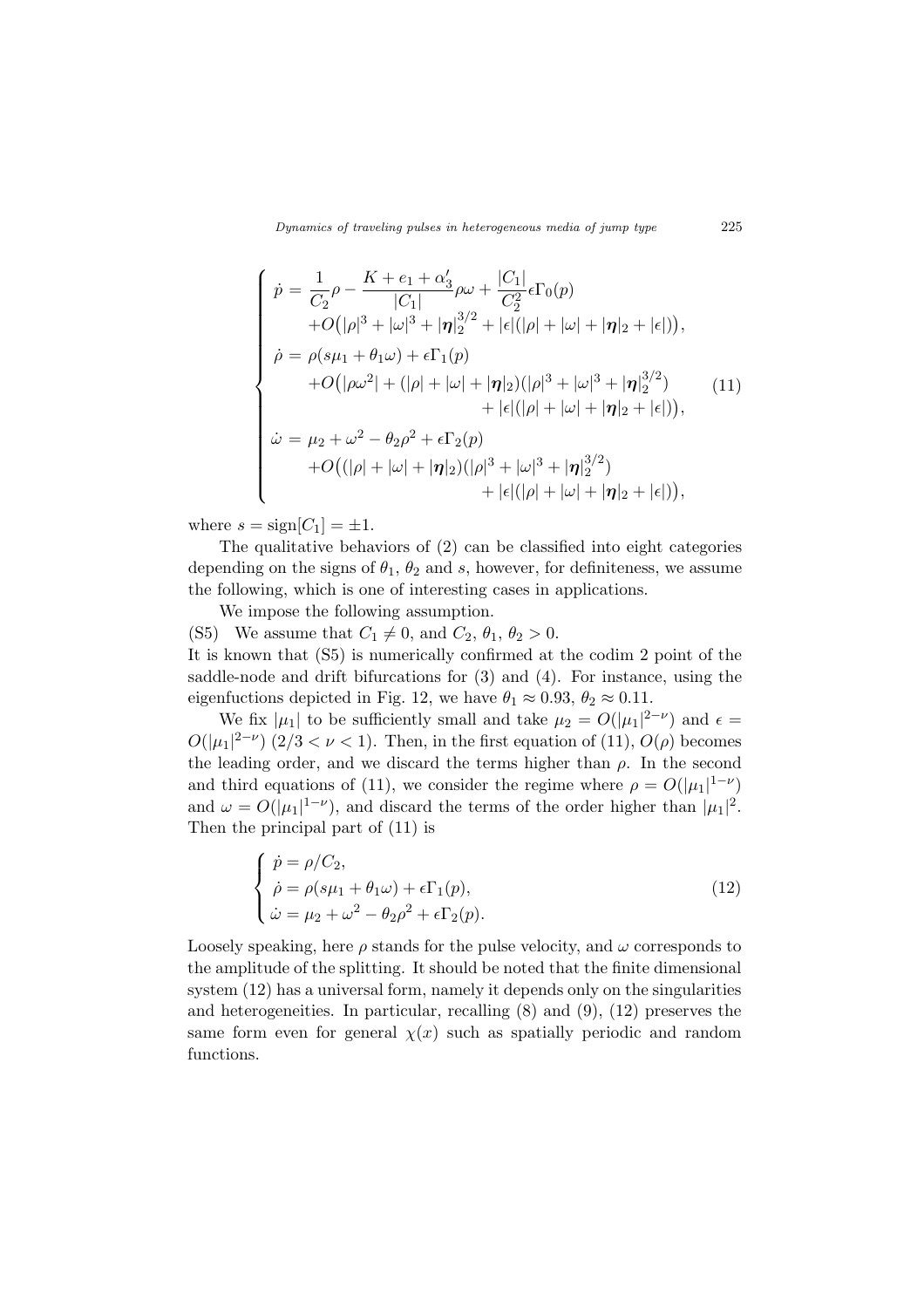#### **5. Dynamics of the principal part of ODEs**

## **5.1. Homogeneous case**

For  $\epsilon = 0$ , i.e., the homogeneous case, the second and third equations of (12) are independent of *p*. It is therefore sufficient to study the following system:

$$
\begin{cases}\n\dot{\rho} = \rho(s\mu_1 + \theta_1\omega), \\
\dot{\omega} = \mu_2 + \omega^2 - \theta_2\rho^2.\n\end{cases}
$$
\n(13)

The equilibrium points with  $\rho = 0$  correspond to the standing pulse solutions, and those with  $\rho \neq 0$  correspond to the traveling pulse solutions. There exist an unstable standing pulse solution

$$
E_1^+ : (\rho, \, \omega) = (0, \, +\sqrt{-\mu_2}),
$$

and a stable one up to the drift bifurcation point

$$
E_1^-: (\rho, \, \omega) = (0, \, -\sqrt{-\mu_2}).
$$

These two standing pulses merge at  $\mu_2 = 0$  and form the saddle-node bifurcation point as shown in Fig. 13(a).  $E_1^-$  loses its stability at  $\mu_2 = -\mu_1^2/\theta_1^2$ and a drift bifurcation occurs there. At  $\mu_2 = -\mu_1^2/\theta_1^2$ , stable equilibrium points with  $\rho \neq 0$ 

$$
E_2^{\pm} : (\rho, \, \omega) = \left( \pm \sqrt{(\mu_2 + \mu_1^2/\theta_1^2)/\theta_2}, \, -s\mu_1/\theta_1 \right) \tag{14}
$$

bifurcate from  $E_1^-$ . Note that  $E_2^+$  (respectively  $E_2^-$ ) with  $\rho > 0$  ( $\rho < 0$ ) represents a right (left)-going traveling pulse solution. It is easy to verify by simple computation that  $E_2^{\pm}$  is locally stable, i.e., the bifurcation is supercritical. Fig.  $13(a)$  shows the schematic bifurcation diagram for  $(13)$ with  $s\mu_1 > 0$  being fixed. Fig 13(b) shows the phase portraits of (13) as  $\mu_2$  is varied. From Fig 13(b), it is easy to see that the unstable manifolds emanating from  $E_1^{\pm}$  are connected to  $E_2^{\pm}$ . In the sequel we mainly work in Region II and III (see Fig. 13) where  $E_2^{\pm}$  exist.

#### **5.2. Heterogeneous case**

The heterogeneous perturbations  $\Gamma_1(p)$  and  $\Gamma_2(p)$  (see (8) and (9)) are functions of *p* and are independent of  $\epsilon$ ,  $\mu_1$  and  $\mu_2$ . Typical profiles for the Gray-Scott model (3) with the hetrogeneity  $\chi(x) = 1/(1 + \exp(-\gamma x))$  are shown in Fig. 14. They are negative-valued functions.  $\Gamma_1$  converges to 0 as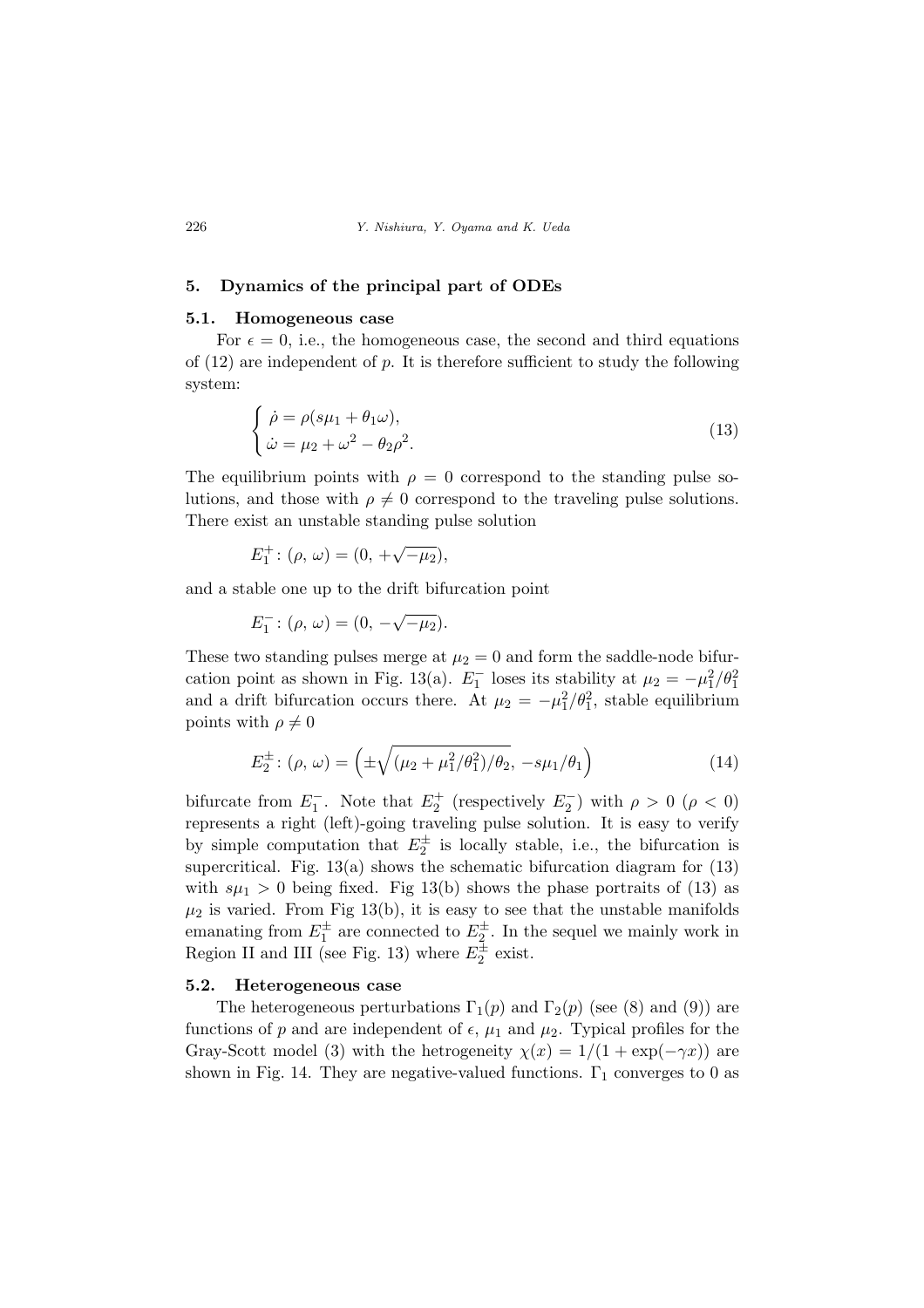

(a)



Fig. 13. Schematic bifurcation diagram (Fig. a) and Phase portrait (Fig. b) for (13) with fixed  $s\mu_1 > 0$ . Here SSP and USP are stable and unstable standing pulse respectively. STP is stable traveling pulse. Gray line corresponds to existence region of STP, and dark gray line is for SSP. Black and white circles indicate stable and unstable solution respectively. In Region II, unstable manifolds emanating from  $E_1^{\pm}$  connect to  $E_2^{\pm}$ .

 $p \to \pm \infty$  because  $S(x)$  is an even function and  $\phi^*$  is an odd function.  $\Gamma_2$ converges to  $\bar{\Gamma}_2 < 0$  as  $p \to +\infty$  because  $\xi^*$  is an even function. In general  $\Gamma_1(p)$  and  $\Gamma_2(p)$  depend on the profiles of  $\chi(x)$  as well as model system and do not always take negative values, however the above asymptotic behaviors are guaranteed for single jump heterogeneity, since they come from the symmetry of eigenfunctions. Hereafter, for definiteness, we assume the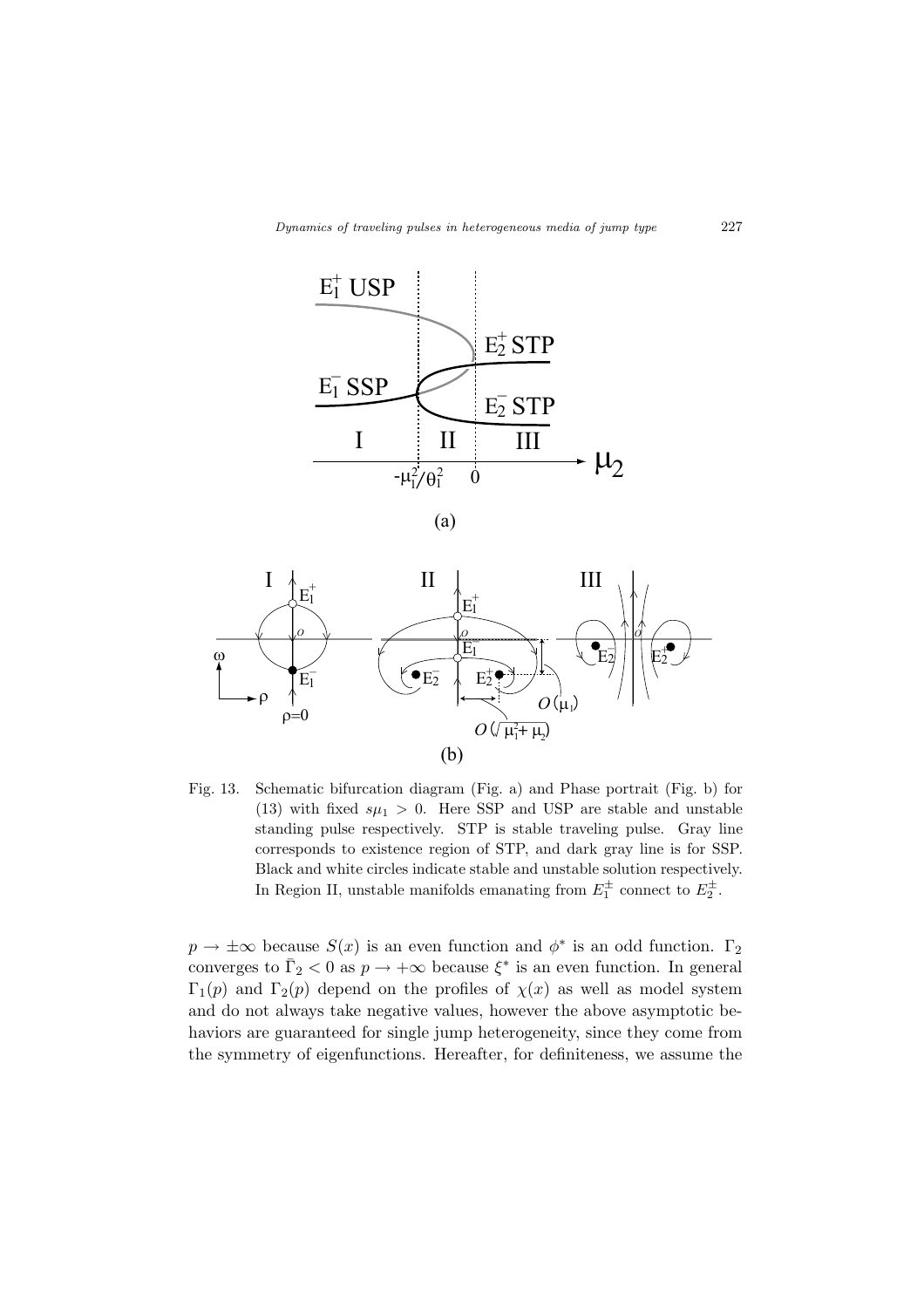

Fig. 14. The profiles of the heterogeneous perturbations for jump type: black line for  $\Gamma_1$  and gray line for  $\Gamma_2$ , which is obtained numerically for the Gray-Scott model.

following for  $\Gamma_1(p)$  and  $\Gamma_2(p)$ .

(S6)  $\Gamma_1(p)$  is a negative function which decays exponentially to 0 as  $p \rightarrow$  $\pm\infty$ , and it has the minimum at *p* = 0.  $\Gamma_2(p)$  is a negative function which decays exponentially to 0 as  $p \to -\infty$  and approaches a negative constant  $\bar{\Gamma}_2$  as  $p \to +\infty$ .

First note that the system (12) does not have equilibria from (S6), however they can be defined asymptotically for  $|p| \to +\infty$  in the projected  $(\rho, \omega)$ space thanks to the limiting properties of the heterogeneity  $\lim_{p\to+\infty} \Gamma_1(p)$  $= 0$  and  $\lim_{p \to +\infty} \Gamma_2(p) = \overline{\Gamma}_2 < 0$ . The equilibrium points for  $p \to +\infty$  in (*ρ, ω*)-space are given by

$$
\widetilde{E}_1^{\pm} : (\rho, \omega) = \left(0, \pm \sqrt{-\mu_2 - \epsilon \bar{\Gamma}_2}\right),
$$
  

$$
\widetilde{E}_2^{\pm} : (\rho, \omega) = \left(\pm \sqrt{(\mu_2 + \epsilon \bar{\Gamma}_2 + \mu_1^2/\theta_1^2)/\theta_2}, -\mu_1/\theta_1\right).
$$

Since  $\lim_{p\to-\infty} \Gamma_1(p) = 0$  and  $\lim_{p\to-\infty} \Gamma_2(p) = 0$ , the traveling pulse solutions for  $p \to -\infty$  remains the same as in the homogeneous case, i.e.,  $E_2^{\pm}$  $(see (14)).$ 

Our problem can be formulated as follows. Starting from  $E_2^+$  for  $p =$ *−∞* and trace the behavior of its orbit as *t → ∞*, namely characterize the behavior of the one-dimensional unstable manifold emanating from  $E_2^+$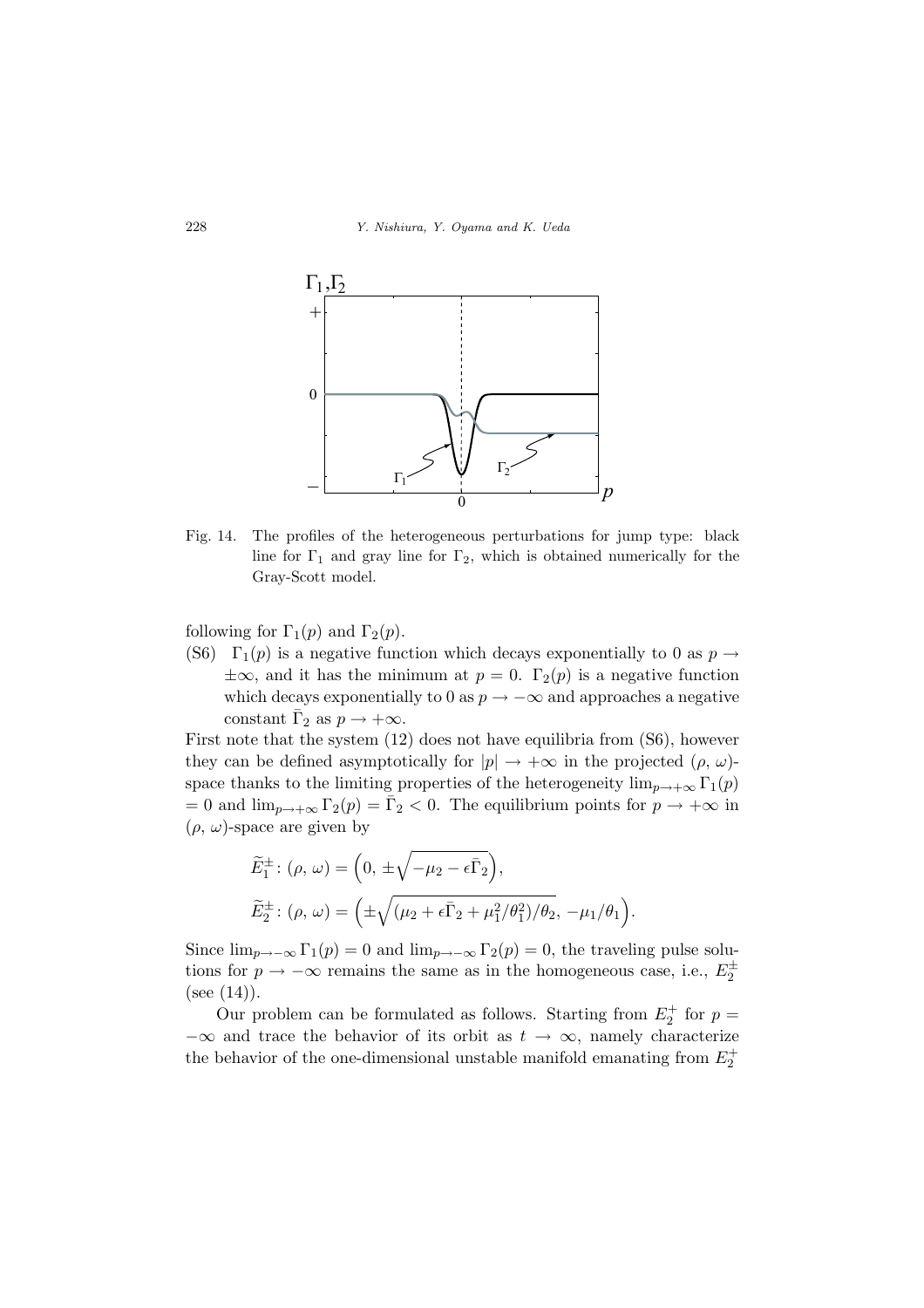in 3D phase space. Our analysis in this paper is, however, focused on the behavior of the orbits starting from the initial data  $(p_0, \rho_0, \omega_0)$  $(p(0), p(0), \omega(0))$  with some conditions, where  $p_0$  is sufficiently negative large,  $\rho(0) > 0$ , and  $\omega(0) < 0$ .

The onset of splitting is the aftereffect of the unstable manifold of the saddle-node bifurcation of the stationary pulse (Fig. 4) and may be expected to occur when the orbit is driven by heterogeneous terms to a point near  $\rho = 0$  of Fig. 13(b) III, or the unstable manifold of  $E_1^+$  of Fig. 13(b) II. In order to have a splitting, it is necessary for  $\omega$  to grow in time. In view of the third equation of (12), it is clear that the sign of

$$
\lambda(t) := \mu_2 - \theta_2 \rho^2(t) + \epsilon \Gamma_2(p(t))
$$

is important for such a growth. In fact, if  $\lambda(t) < 0$  holds for all  $t > 0$ , then splitting does not occur provided that  $\omega(0) < 0$  and  $p(0)$  is sufficiently small and negative. Based on the above discussions, we give the definitions of penetration, splitting, and rebound in terms of ODEs.

**Definition 5.1** When  $(\rho, \omega)$  converges to  $E_2^+$  as  $t \to +\infty$ , the dynamics is called penetration.

**Definition 5.2** When  $\omega > \delta$  for some finite  $\delta$ , the dynamics is called splitting.

Since we study (12) in the neighbourhood of codim 2 point, the size of  $(\rho, \omega)$ is small and hence the constant  $\delta$  in the above definition can be taken to be arbitrary finite number.

**Definition 5.3** When  $(\rho, \omega)$  converges to  $E_2^-$  as  $t \to +\infty$ , the dynamics is called rebound.

Fig. 15 shows the phase diagram for (12) with respect to  $\mu_2$  and  $\epsilon$ . It essentially inherits the original PDE dynamics shown in Fig. 10 and Fig. 11. There exist three regions: penetration, splitting and the rebound, and splitting region exists in between the penetration and the rebound regions. Note that, since  $\Gamma_1$  and  $\Gamma_2$  are negative, the heterogeneity makes *ρ* and *ω* decrease. That is, if the initial condition is close to  $E_2^+$ , then  $\rho =$  $O(\sqrt{\mu_2 + \mu_1^2/\theta_1^2})$  for arbitrary *t* (see the proofs of Lemmas in the sequel).

We now consider two typical transitions among penetration, splitting, and rebound depicted by two arrows in Fig. 15, namely  $\mu_1$  is fixed to be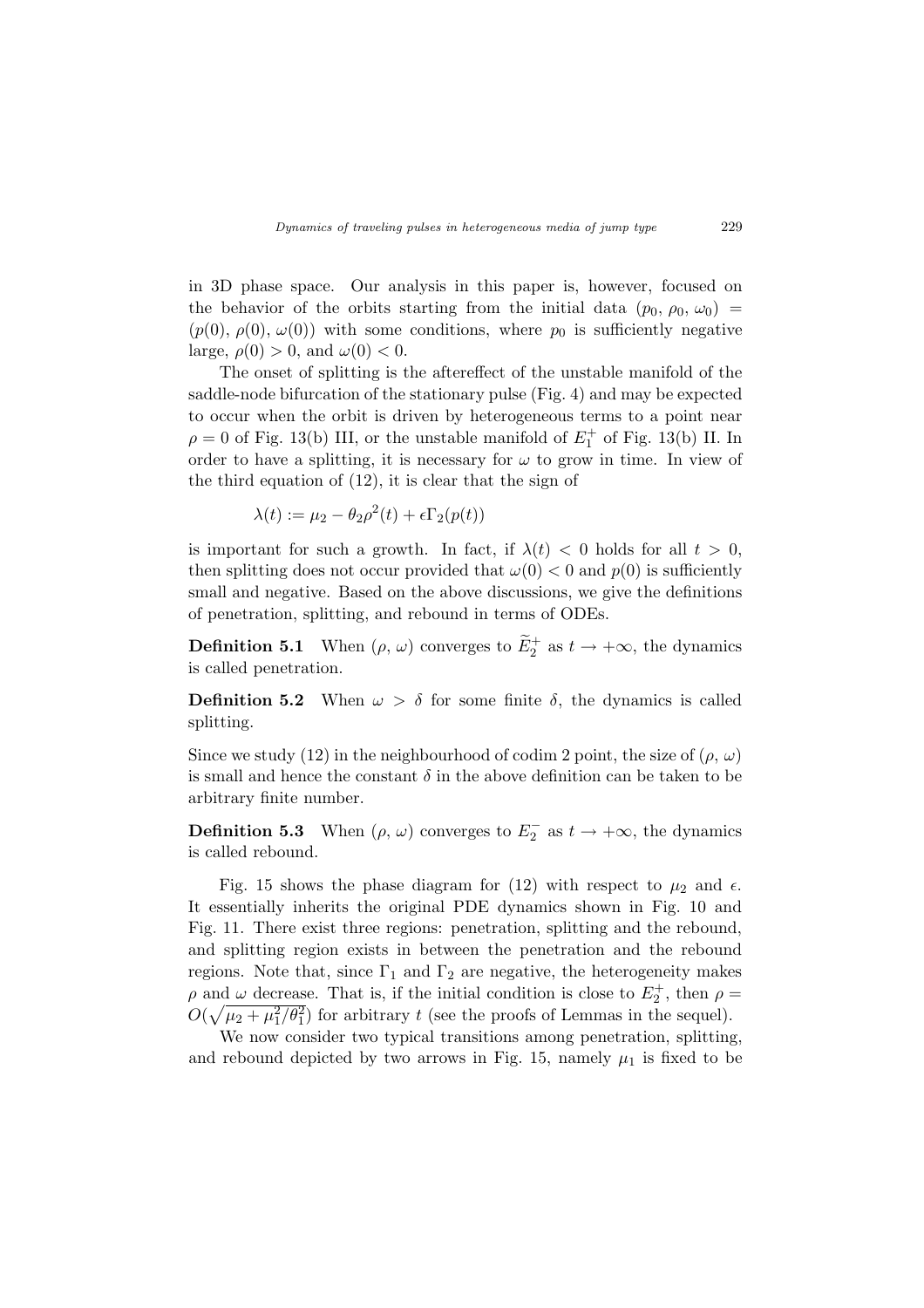small and  $\mu_2$  and  $\epsilon$  are varied satisfying the following linear relation for some constants *a* and *b* to be chosen later.

$$
\mu_2 = a\epsilon + b \tag{15}
$$

In other words  $\epsilon$  (height of the jump) is the control parameter and  $\mu_2$ is slave to it according to (15).

Our goal is to prove Propositions 5.1 and 5.2 and we prove a sequence of Lemmas for that purpose.

**Lemma 5.1** *If there exists the time T such that for*  $p < +\infty$   $\rho(T) = 0$ *, then*  $\rho(t) < 0$  *for*  $t > T$ *.* 

*Proof.* From the second equation of (12),  $\rho < 0$  at  $\rho = 0$  for  $p(t) < +\infty$ . ¤

For a given initial condition  $(p_0, \rho_0, \omega_0)$  with  $\rho(0) > 0$ , the parameter  $\epsilon$ belongs to one of the following sets. It should be noted from Lemma 5.1 that once  $\rho(t)$  changes its sign from positive to negative, it remains negative.

$$
\mathcal{E}^+(a, b; \hat{\mu}_1) := \{ \hat{\epsilon} \in \mathbb{R} \mid \liminf_{t \to \infty} \rho(t) > 0 \text{ for all } t \ge 0
$$
  
for  $\epsilon = \hat{\epsilon}, \mu_2 = a\hat{\epsilon} + b, \mu_1 = \hat{\mu}_1 \}$   

$$
\mathcal{E}^0(a, b; \hat{\mu}_1) := \{ \hat{\epsilon} \in \mathbb{R} \mid \rho(t) > 0 \text{ for all } t > 0 \text{ and } \liminf_{t \to \infty} \rho(t) = 0
$$
  
for  $\epsilon = \hat{\epsilon}, \mu_2 = a\hat{\epsilon} + b, \mu_1 = \hat{\mu}_1 \}$   

$$
\mathcal{E}^-(a, b; \hat{\mu}_1) := \{ \hat{\epsilon} \in \mathbb{R} \mid \rho(t) = 0 \text{ at a finite positive } t = T < \infty
$$
  
for  $\epsilon = \hat{\epsilon}, \mu_2 = a\hat{\epsilon} + b, \mu_1 = \hat{\mu}_1 \}$ 

**Lemma 5.2** *Take*  $p(0) < 0$ ,  $\rho(0) > 0$  *and*  $\omega(0) < 0$ *. Suppose*  $\mathcal{E}^+$  *and*  $\mathcal{E}^$ *are not empty and*  $|\omega(t)|$  *is uniformly bounded for all*  $t > 0$ *, then*  $\mathcal{E}^0$  *is not empty. Moreover if*  $\mathcal{E}^0 \neq \emptyset$ *, then*  $p(t) \rightarrow \infty$  *for*  $\epsilon \in \mathcal{E}^0$ *.* 

*Proof.* First we show that  $\mathcal{E}^0 \neq \emptyset$  by using open-closed argument. Since  $\mathcal{E}^+$  and  $\mathcal{E}^-$  are not empty, there exist  $\epsilon^+ \in \mathcal{E}^+$  and  $\epsilon^- \in \mathcal{E}^-$ . We can assume without loss of generality that  $\epsilon^+ < \epsilon^-$ , since  $\mathcal{E}^+ \cap \mathcal{E}^- = \emptyset$  and therefore either  $\epsilon^- < \epsilon^+$  or  $\epsilon^+ < \epsilon^-$  holds.  $[\epsilon^+, \epsilon^-]$  is obviously a closed set, but  $\widetilde{\mathcal{E}}^+ :=$  $[\epsilon^+, \epsilon^-]$  ∩  $\mathcal{E}^+$  is not closed as will be shown below. Take any  $\epsilon' \in \widetilde{\mathcal{E}}^+$ . Then lim inf<sub> $t\rightarrow\infty$ </sub>  $\rho(t)$  has a non-zero positive value, it is clear that  $p(t) \rightarrow \infty$  as  $t \rightarrow \infty$ . Recalling that there exists a unique hyperbolic equilibrium point  $\widetilde{E}_2^+$  in the positive *ρ*-region, it follows from the boundedness of  $\omega(t)$  and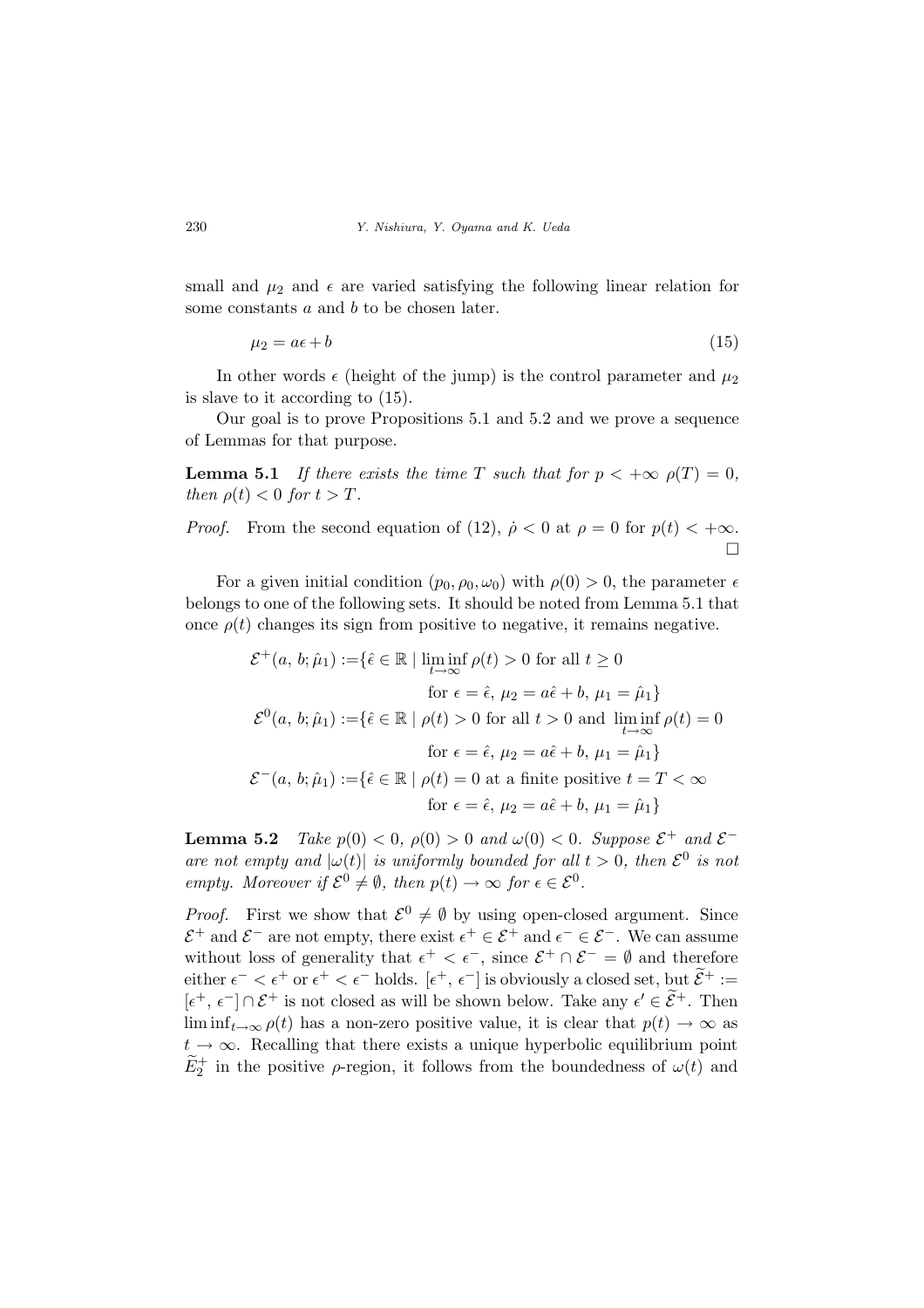the exponentially decaying property of heterogeneous terms that the orbit converges to  $\widetilde{E}_2^+$  in  $(\rho, \omega)$ -plane. Using the continuous dependency of the orbit on the initial data and parameters, there exists a *δ*-neighbourhood of  $\epsilon = \epsilon'$  such that any orbit starting from this neighbourhood also converges to  $\widetilde{E}_2^+$ , which shows  $\liminf_{t\to\infty} \rho(t) > 0$  and hence  $\widetilde{\mathcal{E}}^+$  is not a closed set. On the other hand, take any  $\epsilon'' \in \tilde{\mathcal{E}}^- := [\epsilon^+, \epsilon^-] \cap \mathcal{E}^-,$  then  $\rho(T) = 0$  at some finite  $t = T$ , therefore, from the continuous parametric dependency of solution, there exists a  $\delta$ -neighbourhood of  $\epsilon = \epsilon''$  such that the orbit with  $\epsilon$  being in this neighbourhood satisfy  $\rho(T') = 0$  for some *T*' close to *T*, i.e., it belongs to  $\tilde{\mathcal{E}}$ <sup>−</sup>. Hence  $\tilde{\mathcal{E}}$ <sup>−</sup> is not a closed set. Therefore we conclude that  $\mathcal{E}^0$  is not empty because  $[\epsilon^+, \epsilon^-]$  can not be covered by the union of two open sets  $\widetilde{\mathcal{E}}$ <sup>+</sup> and  $\widetilde{\mathcal{E}}$ <sup>−</sup>.

The final part of the Lemma, namely the property of  $p(t) \rightarrow \infty$  for the parameters in  $\mathcal{E}^0$  can be proved by contradiction, namely there exists  $\bar{p} < \infty$  such that sup<sub>t</sub>  $p = \bar{p}$  holds, although  $\rho(t) > 0$  for all  $t > 0$ . Noting that  $p(0) \leq p(t) \leq \bar{p}$  holds thanks to  $\rho(t) > 0$ , we see that the negative quantity  $\tilde{\Gamma}_1 := \max_{p(0) \le p \le \bar{p}} \Gamma_1(p)$  is well-defined. Since  $\rho(t) > 0$  and  $p(t) <$  $\bar{p}$ , it is easy to verify that  $\rho(t) \to 0$  as  $t \to \infty$  in view of the first equation of (12). Since  $|\omega|$  is uniformly bounded, we can find some  $t = t'$  at which  $\rho(s\mu_1 + \theta_1\omega) < -\epsilon \tilde{\Gamma}_1/2$  is satisfied leading to the inequality

$$
\dot{\rho}<\frac{\epsilon\tilde{\Gamma}_1}{2}<0,\quad t\geq t'
$$

from the second equation of (12). This contradicts to the fact that we choose the parameter from  $\tilde{\mathcal{E}}^0$ , because the above inequality implies that  $\rho(t)$  reaches 0 in finite time.

**Lemma 5.3** *Suppose that*  $s\mu_1 > 0$ ,  $-\mu_1^2/\theta_1^2 < \mu_2 \le 0$ ,  $p(0) < \infty$  and  $\omega(0) < 0$ . If  $\epsilon = 0$  and  $\rho(0) > 0$ , then  $(\rho(t), \omega(t))$  converges to  $E_2^+ (= \tilde{E}_2^+)$ . *If*  $\epsilon = |\mu_1|^{2-\nu}$  *and*  $\rho(0) = 0$ *, then*  $(\rho(t), \omega(t))$  *converges to*  $E_2^-$ *.* 

*Proof.* In view of the phase space Fig. 13(b), it is clear that the orbit tends to  $E_2^+$  when  $\epsilon = 0$ ,  $\rho(0) > 0$  and  $\omega < 0$ .

In order to prove the convergence to  $E_2^-$  for the case of  $\epsilon = |\mu_1|^{2-\nu}$ with  $\rho(0) = 0$ , we show that  $\rho(t)$  and  $\omega(t)$  is uniformly bounded and  $\rho(t)$ is bounded away from zero, which turns out to be sufficient for the purpose combined with the hyperbolicity of the equilibrium point  $E_2^-$ . Also, from Lemma 5.1, note that  $\rho(t)$  is negative for all *t*.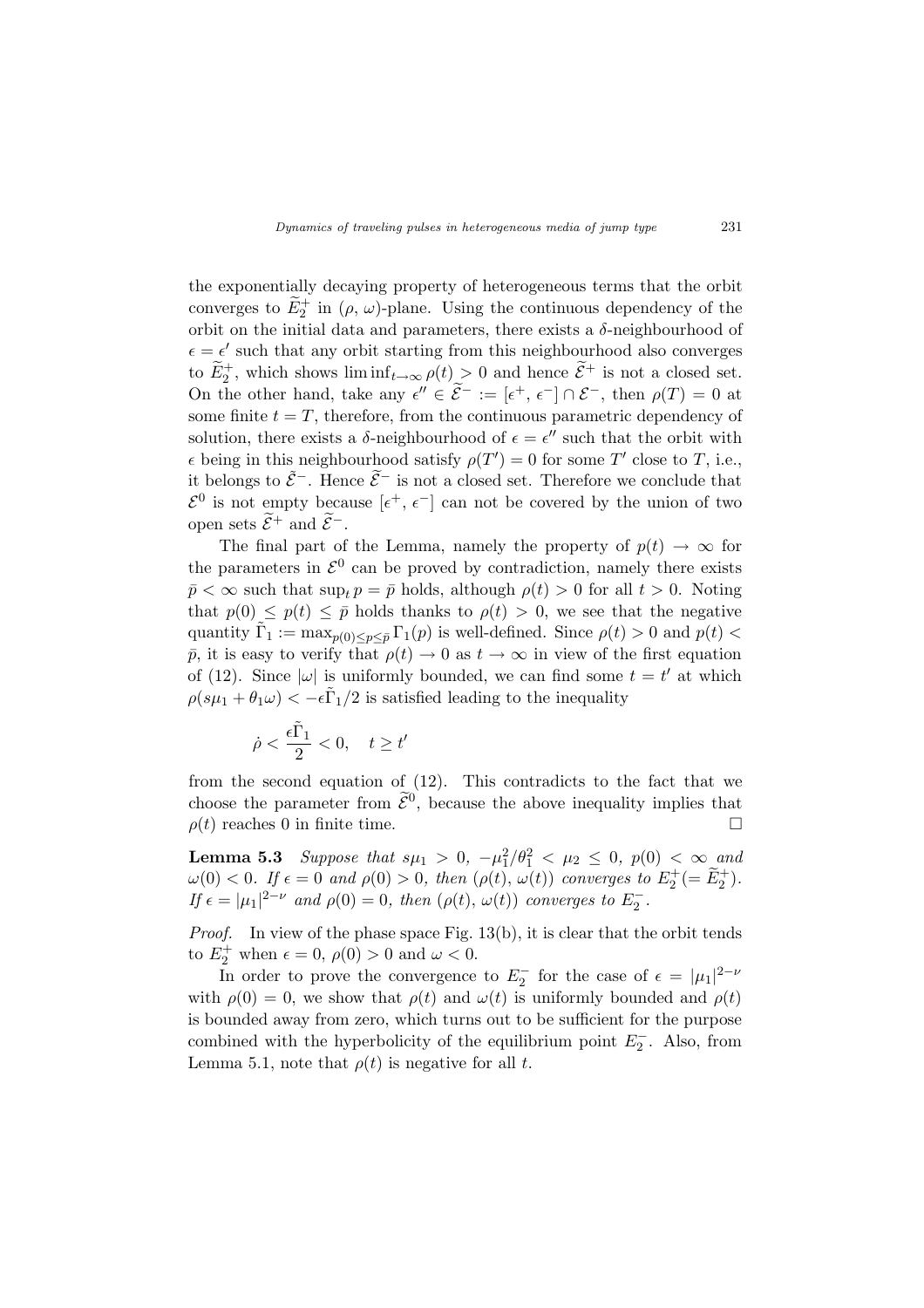First we show that there exist constants  $t_0 > 0$  and  $\rho < 0$  such that  $\rho < \rho(t)$  for  $t > t_0$ . From (12) and Lemma 5.1

$$
\dot{\rho} > s\mu_1\rho + \epsilon \Gamma_1(p) > s\mu_1\rho + \epsilon \bar{\Gamma}_1, \quad t \ge 0.
$$
\n(16)

where  $\bar{\Gamma}_1 = \inf_{-\infty < p < p(0)} \Gamma_1(p)$ . Assume that  $\rho(t)$  reaches  $\bar{\rho} = -|\mu_1|^{(1+\nu')/2}$  $(0 < \nu' < 1 - \nu)$  at  $t = t_1 > 0$ . From (16) and  $\rho(t_1) = -|\mu_1|^{(1+\nu')/2}$ , we have

$$
\rho(t) > -\frac{\epsilon \bar{\Gamma}_1}{s\mu_1} + \left(\frac{\epsilon \bar{\Gamma}_1}{s\mu_1} - |\mu_1|^{(1+\nu')/2}\right) \exp(s\mu_1(t - t_1)), \quad t \ge t_1.
$$
\n(17)

Note that the second term of the right-hand side of (17) is negative. Expanding the exponential term into Taylor series up to 1st order and recalling that  $2/3 < \nu < 1$  and  $0 < \nu' < 1 - \nu$ , we obtain the following inequality from (17)

$$
\rho(t) > -|\mu_1|^{(1+\nu')/2} + G(\mu_1),\tag{18}
$$

 $w = G(\mu_1) := (\epsilon \bar{\Gamma}_1/s\mu_1 - |\mu_1|^{(1+\nu')/2}) \exp(s\mu_1|\mu_1|^{-(1+\nu')/2})$  and is of order  $O(|\mu_1|^{3/2-\nu-\nu'/2})$  for  $t < t_2 := t_1 + |\mu_1|^{-(1+\nu')/2}$ . Let  $\rho$  be defined to be the quantity of the right-hand side of (18), then, as long as  $\rho \in (\rho, \overline{\rho})$ , we have the following inequality from (12).

$$
\mu_2 + \omega^2 - \theta_2 \rho^2 + \epsilon \Gamma_2(p) < \dot{\omega} < \mu_2 + \omega^2 - \theta_2 \overline{\rho}^2 + \epsilon \Gamma_2(p), \\
 t_1 \le t \le t_2 \quad (19)
$$

Since  $\rho$  and  $\bar{\rho}$  is of order  $|\mu_1|^{(1+\nu')/2}$  and by using the assumptions for  $\mu_2$  and  $\epsilon$  as well as recalling the basic hypothesis  $\omega = O(|\mu_1|^{1-\nu})$  when deriving the principal part of ODEs (12), we can find appropriate positive constants  $\bar{c}$  and  $\underline{c}$  such that

$$
-c|\mu_1|^{(1+\nu')/2} < \omega(t_2) < -\overline{c}|\mu_1|^{(1+\nu')/2}.\tag{20}
$$

Here we used the fact that the solution of  $\dot{\omega} = \omega^2 - k$  can be expressed by the following.

$$
\frac{1}{2\sqrt{k}}\left[\log\left|\frac{\omega(T)-\sqrt{k}}{\omega(T)+\sqrt{k}}\right|-\log\left|\frac{\omega(0)-\sqrt{k}}{\omega(0)+\sqrt{k}}\right|\right]=T
$$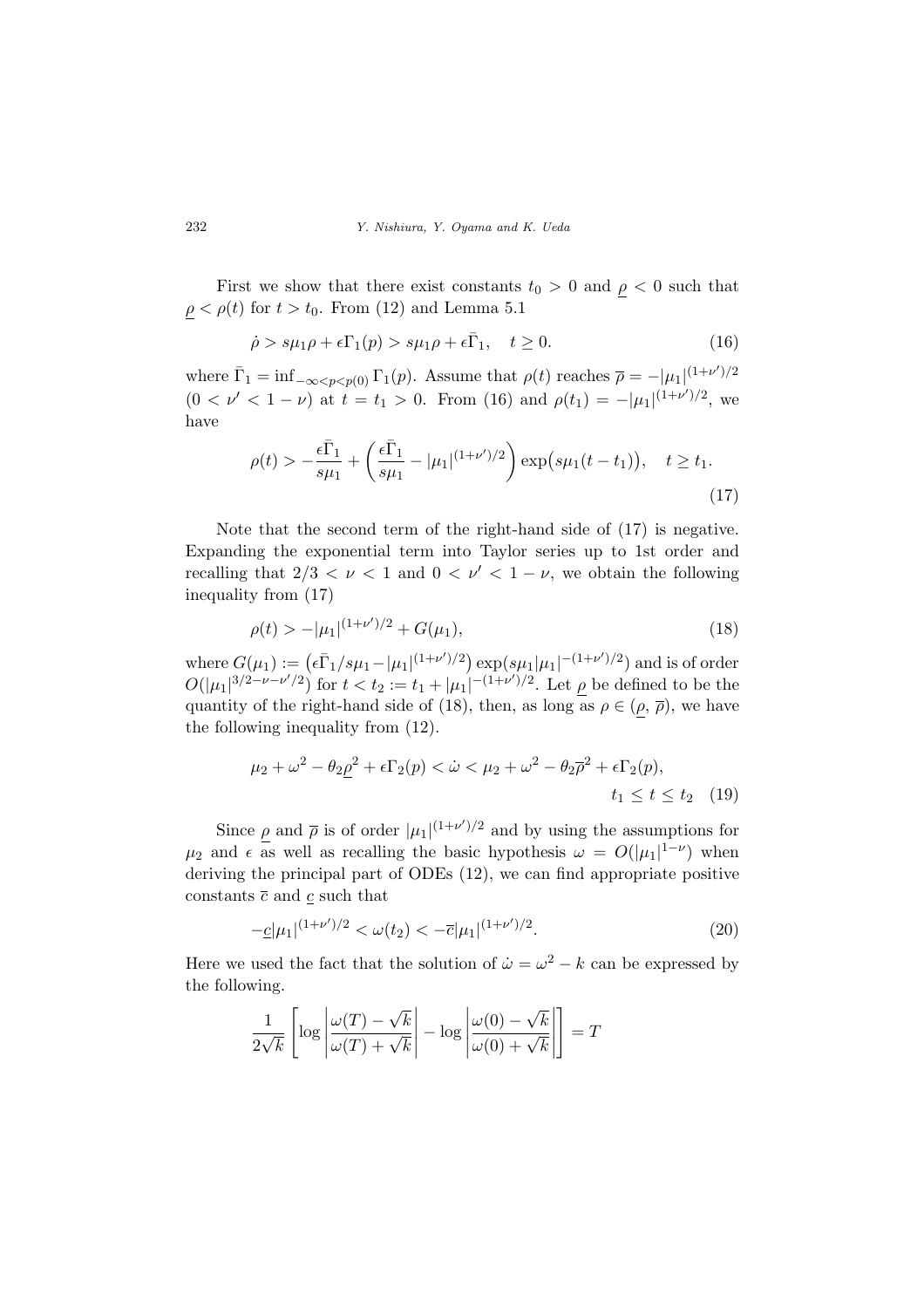Combining  $(12)$ ,  $(18)$  with  $(20)$ , we have

$$
\dot{\rho}(t_2) = \rho(t_2)(s\mu_1 + \theta_1 \omega(t_2)) + \epsilon \Gamma_1(p(t_2))
$$
  
=  $\theta_1 \rho(t_2) \omega(t_2) + O(|\mu_1|^{2-\nu}) > 0$ ,

which shows that even if  $\dot{\rho}$  is negative when  $\rho$  reaches  $\bar{\rho}$ , the sign of  $\dot{\rho}$  is changed to positive before  $t = t_2$ . Moreover for  $t \geq t_1$ , since we have  $\dot{\rho} =$  $\theta_1 \rho \omega + O(|\mu_1|^{2-\nu}) > 0$  for  $\rho \in (\rho, \overline{\rho})$ , the term  $\rho \omega (\sim |\mu_1|^{1+\nu'})$  dominates the right-hand side. Thus we can conclude that  $\rho(t) > \rho$  holds for all time.

Next we show that there exist  $\rho' < 0$  and  $t' > 0$  such that  $\rho(t) < \rho'$  for  $t > t'$ . First we show that  $\lim_{t \to \infty} p = -\infty$  holds by contradiction. Assume  $p := \inf_{t>0} p(t) > -\infty$  holds. From Lemma 5.1,  $\rho(t) < 0$  for all  $t > 0$ . Since  $p > -\infty$ ,  $\lim_{t \to \infty} \rho = 0$ . This follows that  $\lim_{t \to \infty} \dot{\rho} \to \epsilon \Gamma(p) < 0$ from (12). Therefore  $p < p$  holds, which contradicts to  $\lim_{t\to\infty} \rho = 0$ , i.e.,  $\lim_{t\to\infty} p = -\infty$  holds.

Now we are ready to prove that  $\rho(t)$  has a negative upper bound  $\rho'$ . Suppose that  $\rho(t)$  does not have such a bound,  $(\rho, \omega)$  necessarily converge to  $E_1^$ owing to  $\lim_{t\to\infty} p \to -\infty$ . Moreover it is easily seen that  $\lim_{t\to\infty} |\Gamma_j(p)| =$  $0$  ( $j = 1, 2$ ) and  $\lim_{t \to \infty} \omega = -\sqrt{-\mu_2}$  holds from the third equation of (12), therefore it follows from  $-\mu_1^2/\theta_1^2 < \mu_2 < 0$  that  $\lim_{t\to\infty} (s\mu_1 + \theta_1\omega) = (s\mu_1 \theta_1\sqrt{-\mu_2}$  > 0. This implies from the second equation of (12) that  $\dot{\rho} < 0$ in finite time, which leads to the contradiction to the above convergence to *E*<sub>1</sub><sup>-</sup>. Hence it holds that there exist *ρ*<sup>*'*</sup> and  $t' > 0$  such that  $\rho < \rho(t) <$  $\rho' < 0$  for  $t > t'$ . Combining this with the former part of the proof, we can conclude that  $\rho \in (\rho, \rho')$  for all  $t > t'$ , which leads to the convergence of  $(\rho, \omega)$  to nondegenerate stable equilibrium point  $E_2^-$  as  $t \to \infty$ .

**Lemma 5.4** *Let*  $T_1$  *and*  $T_2$  *be the times when*  $p_1$  *and*  $p_2$  *reaches at*  $\ell$  >  $p_j(0)$  (*j* = 1, 2) *respectively. Suppose that*  $p_1(0) = p_2(0)$ ,  $0 \leq \dot{p}_1(t) \leq$  $\dot{p}_2(t)$  ( $\forall t \geq 0$ ) *and*  $T_2 < +\infty$ *. Then* 

$$
\int_0^{T_1} \Gamma_1(p_1) dt \le \int_0^{T_2} \Gamma_1(p_2) dt \tag{21}
$$

*holds.* If  $\dot{p} = c$  ( $c > 0$ ) with  $p(0) = \ell_1$  and  $p(T) = \ell_2$ , then

$$
\int_0^T \Gamma_1(p)dt = \frac{1}{c} \int_{\ell_1}^{\ell_2} \Gamma_1(l)dl. \tag{22}
$$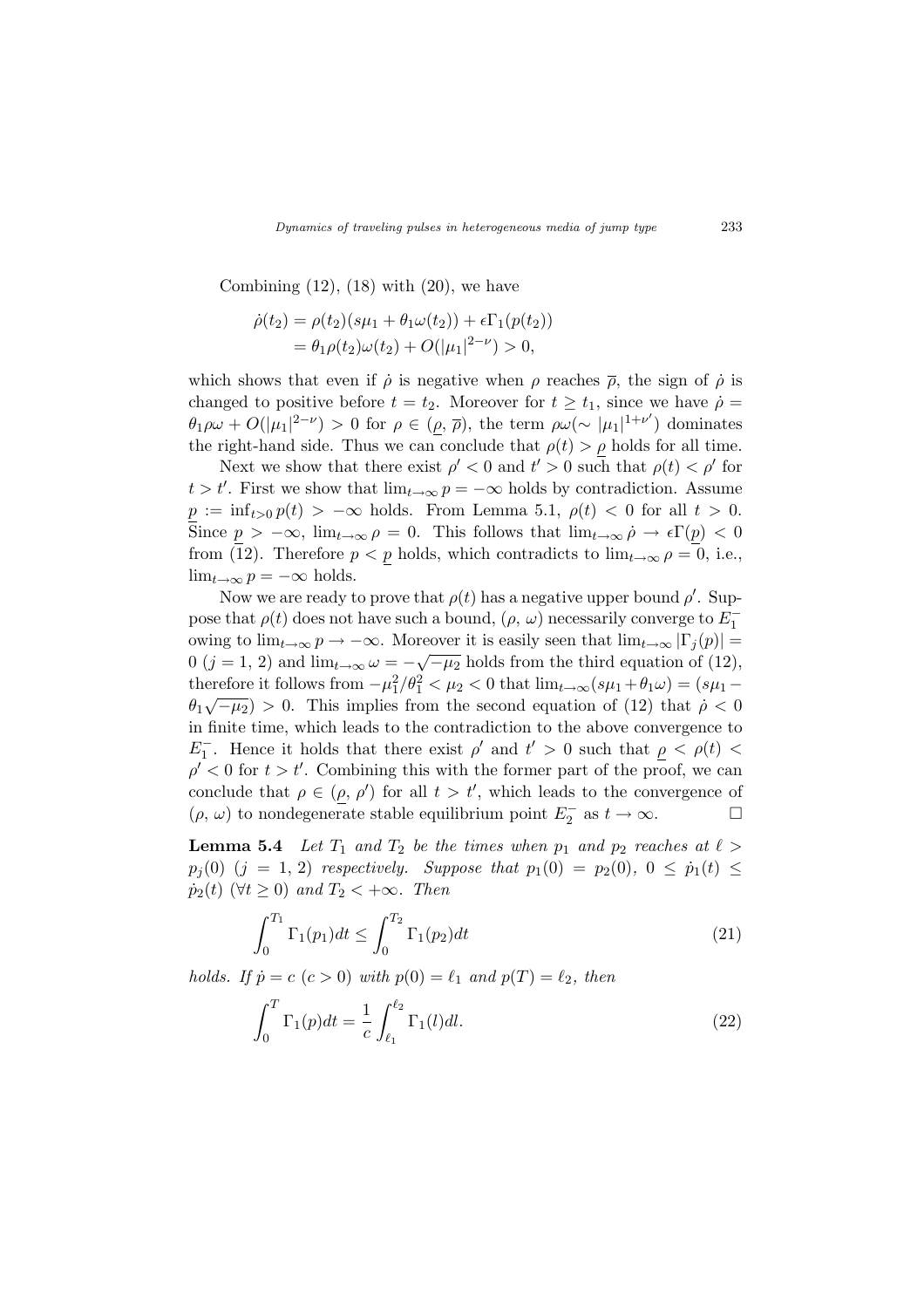*Proof.* Since  $T_2 < +\infty$ , the right side of (21) is finite. If  $T_1 = +\infty$ , the left side of (21) is  $-\infty$ . Hence (21) holds. If *T*<sub>1</sub> <  $+\infty$ , (21) is obvious. □

**Lemma 5.5** Let  $\nu' > 1 - \nu/2$ ,  $\epsilon = |\mu_1|^{2-\nu}$ ,  $p(0) = -\ell$ ,  $\rho(0) = O(|\mu_1|^{\nu'})$ *and*  $\omega(0) < 0$ *. Suppose*  $\omega(t) \leq 0$  *for all*  $t > 0$ *. Then, for sufficiently small*  $|\mu_1|, \rho(t)$  *is monotonically decreasing as long as*  $p(t) \in [-\ell, \ell].$ 

*Proof.* When  $\rho(t) \geq 0$  and  $\omega(t) \leq 0$ ,

$$
\frac{d\rho}{dt} \le s\mu_1\rho(t) + \epsilon\Gamma_1
$$
  

$$
\le s\mu_1\rho(t) + \epsilon\tilde{\Gamma}_1,
$$

where  $\tilde{\Gamma}_1 = \max_{p \in [-\ell,\ell]} \Gamma_1(p)$ . Since  $s\mu_1 \rho(0) = O(|\mu_1|^{1+\nu'})$  and  $\epsilon = |\mu_1|^{2-\nu}$ ,  $\rho(t)$  is monotonically decreasing as long as  $p(t) \in [-\ell, \ell]$  for sufficiently small  $|\mu_1|$ .

**Lemma 5.6** Let  $\nu' > 1 - \nu/2$ ,  $\epsilon = |\mu_1|^{2-\nu}$ ,  $p(0) = -\ell$ ,  $\rho(0) = O(|\mu_1|^{\nu'})$ *and*  $\omega(0) < 0$ *. Suppose*  $\omega(t) \leq 0$  *for all*  $t > 0$ *. Then*  $\rho(T) = 0$  *at*  $T =$  $O(|\mu_1|^{\nu+\nu'-2})$  and  $p(t) \leq \ell$  for  $t \leq T$  by taking sufficiently small  $|\mu_1|$ .

*Proof.* Since  $\omega(t) \leq 0$ , from the second equation of (12) and Lemma 5.5

$$
\frac{d\rho(t)}{dt} \le s\mu_1\rho(0) + \epsilon \tilde{\Gamma}_1,\tag{23}
$$

as long as  $p \in [-\ell, \ell]$  where  $\tilde{\Gamma}_1 = \max_{p \in [-\ell, \ell]} \Gamma_1(p) < 0$ . By integrating both sides of  $(23)$  from  $t = 0$  to *T*, we have

$$
\rho(T) - \rho(0) \le s\mu_1 \rho(0)T + \epsilon \tilde{\Gamma}_1 T.
$$

Since  $\rho(T) = 0$ ,

$$
T \le \frac{-\rho(0)}{\epsilon \tilde{\Gamma}_1 + s\mu_1 \rho(0)} = O(|\mu_1|^{\nu + \nu' - 2}),
$$

and  $p(T) < \rho(0)T = O(|\mu_1|^{\nu+2\nu'-2}) < \ell$  holds for sufficiently small  $|\mu_1|$ .  $\Box$ 

Lemma 5.6 implies  $\mathcal{E}^- \neq \emptyset$  for  $\epsilon = |\mu_1|^{2-\nu}$ ,  $p(0) = -\ell$ ,  $\rho(0) = O(|\mu_1|^{\nu'})$ and  $\omega(0)$  < 0 provided that  $\mu_2$  (or equivalently *a* and *b* in (15)) can be chosen appropriately so that  $\omega(t) \leq 0$  holds for all *t*. Noting that if  $\mu_2 \leq 0$ , then  $\lambda(t) \leq 0$  holds, therefore we have  $\omega(t) \leq 0$  for all  $t > 0$  (recall the remark after the assumption (S6)). The following proposition is a direct consequence of this fact.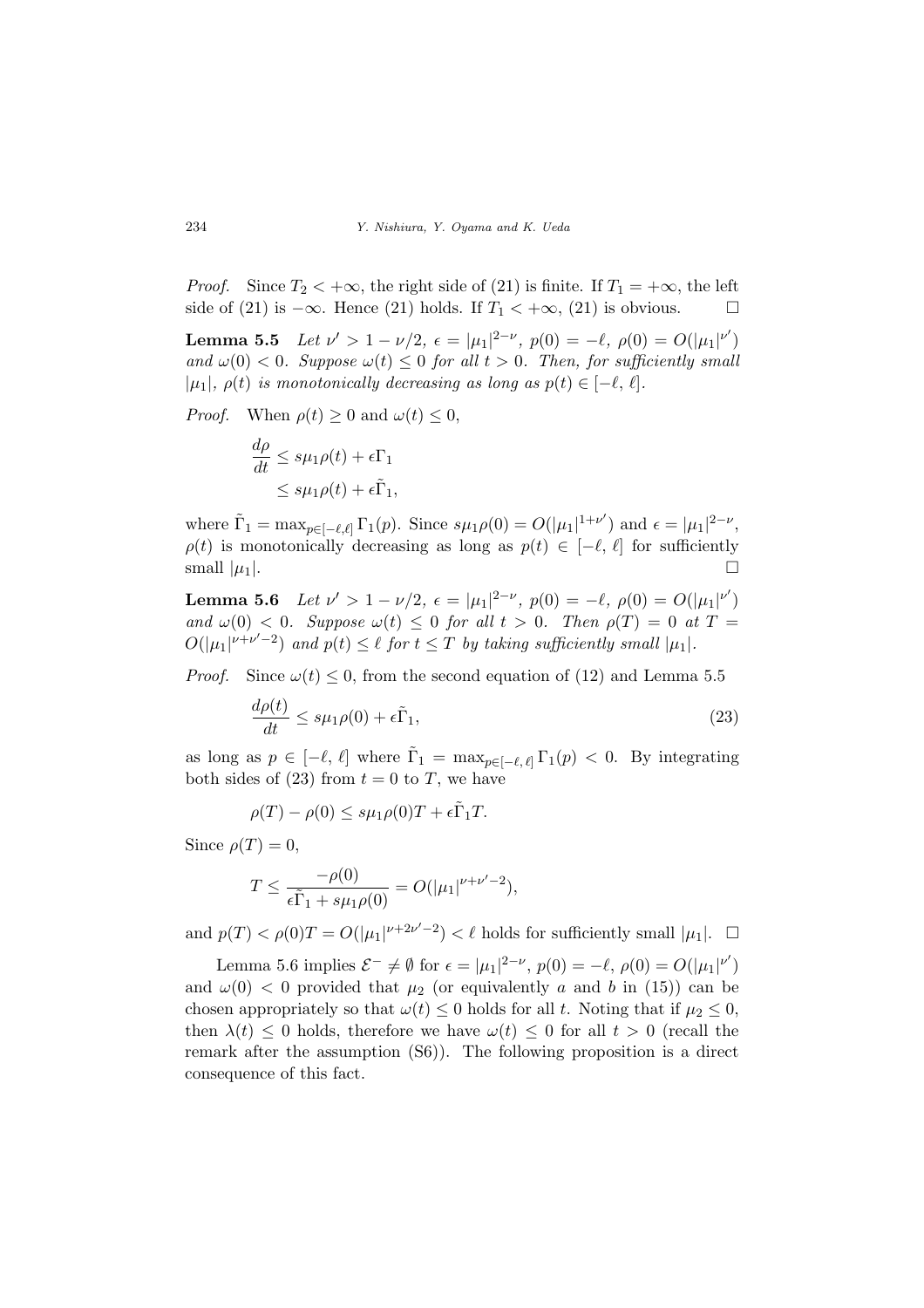**Proposition 5.1** *Let*  $\nu' > 1 - \nu/2$ ,  $a = 0$ ,  $b \in [-\mu_1^2/\tilde{\theta}_1^2, 0]$   $(\tilde{\theta}_1 > \theta_1)$ ,  $p(0) = -\ell$ ,  $\rho(0) = O(|\mu_1|^{\nu'})$  and  $\omega(0) < 0$ . Then the dynamics changes from *penetration to rebound as*  $\epsilon$  *is increased from* 0 *to*  $|\mu_1|^{2-\nu}$  *for sufficiently small*  $|\mu_1|$ *.* 

*Proof.* First we note that  $E_2^+$  exists for  $\mu_2 = b \in [-\mu_1^2/\tilde{\theta}_1^2, 0]$ . Since  $\mu_2 \leq$ 0,  $\lambda(t) \leq 0$  holds for all  $t > 0$ , i.e.,  $\omega(t) \leq 0$  holds. From Lemma 5.6, there exists  $T < \infty$  such that  $\rho(T) = 0$  for  $\epsilon = O(|\mu_1|^{2-\nu})$ . From Lemma 5.3,  $(\rho(t), \omega(t))$  converges to  $E_2^-$ , i.e., rebound occurs.

On the other hand, from Lemma 5.3,  $(\rho(t), \omega(t))$  converges to  $\widetilde{E}_2^+$  for  $\epsilon = 0$ . Therefore the dynamics changes from penetration to rebound as  $\epsilon$  is increased from 0 to  $|\mu_1|^{2-\nu}$  for sufficiently small  $|\mu_1|$ .

We formulate the following lemma to prove Proposition 5.2.

**Lemma 5.7** *Let*  $\nu' > 1 - \nu/2$ ,  $\nu'' \le 1 - \nu/2$ ,  $0 < a < \bar{\Gamma}_2$ ,  $b = 0$ ,  $\epsilon =$  $|\mu_1|^{2-\nu}$ ,  $p(0) = -\ell$ ,  $\rho(0) = |\mu_1|^{\nu'}$  and  $\omega(0) = -|\mu_1|^{\nu''}$ . Then  $\rho(t)$  reaches *zero in a finite time for sufficiently small*  $|\mu_1|$ *.* 

*Proof.* Let  $\epsilon = |\mu_1|^{2-\nu}$ . From the third equation of (12)

$$
\frac{d\omega(t)}{dt} \le \mu_2 + \omega^2(t). \tag{24}
$$

Let *T* be time when  $\omega(t)$  attains 0. From (24) and  $\omega(0) = -|\mu_1|^{\nu''}$ ,

$$
T \ge \frac{1}{\sqrt{\mu_2}} \tan^{-1} \left( \frac{|\omega(0)|}{\sqrt{\mu_2}} \right) \ge \frac{|\omega(0)|}{\sqrt{\mu_2}} = O(|\mu_1|^{\nu'' + \nu - 2}) \tag{25}
$$

holds where we use  $\tan^{-1}(x) \geq x \ (0 < x \ll 1)$ . Since  $\nu'' \leq 1 - \nu/2$ , there exist  $c' \in \mathbb{R}$  such that  $T \ge c' |\nu_1|^{-1+\nu/2}$ . From the second equation of (12) and Lemma 5.5,

$$
\frac{d\rho}{dt} \le s\mu_1\rho(0) + \epsilon \tilde{\Gamma}_1.
$$
\n(26)

Since  $\omega(t) \leq 0$  for  $t \in [0, T]$ , by integrating both hand sides of (26) from  $t = 0$  to *T*, we have

$$
\rho(T) \le \rho(0) + s\mu_1 \rho(0)T + \epsilon \tilde{\Gamma}_1 T. \tag{27}
$$

From  $\epsilon = c|\mu_1|^{2-\nu}$  and (25), the third term of the right hand side of (27) becomes leading order for sufficiently small  $|\mu_1|$ , that is  $\rho(T) < 0$ . Therefore  $\rho(t)$  attains 0 in finite time while  $\omega(t) \leq 0$ .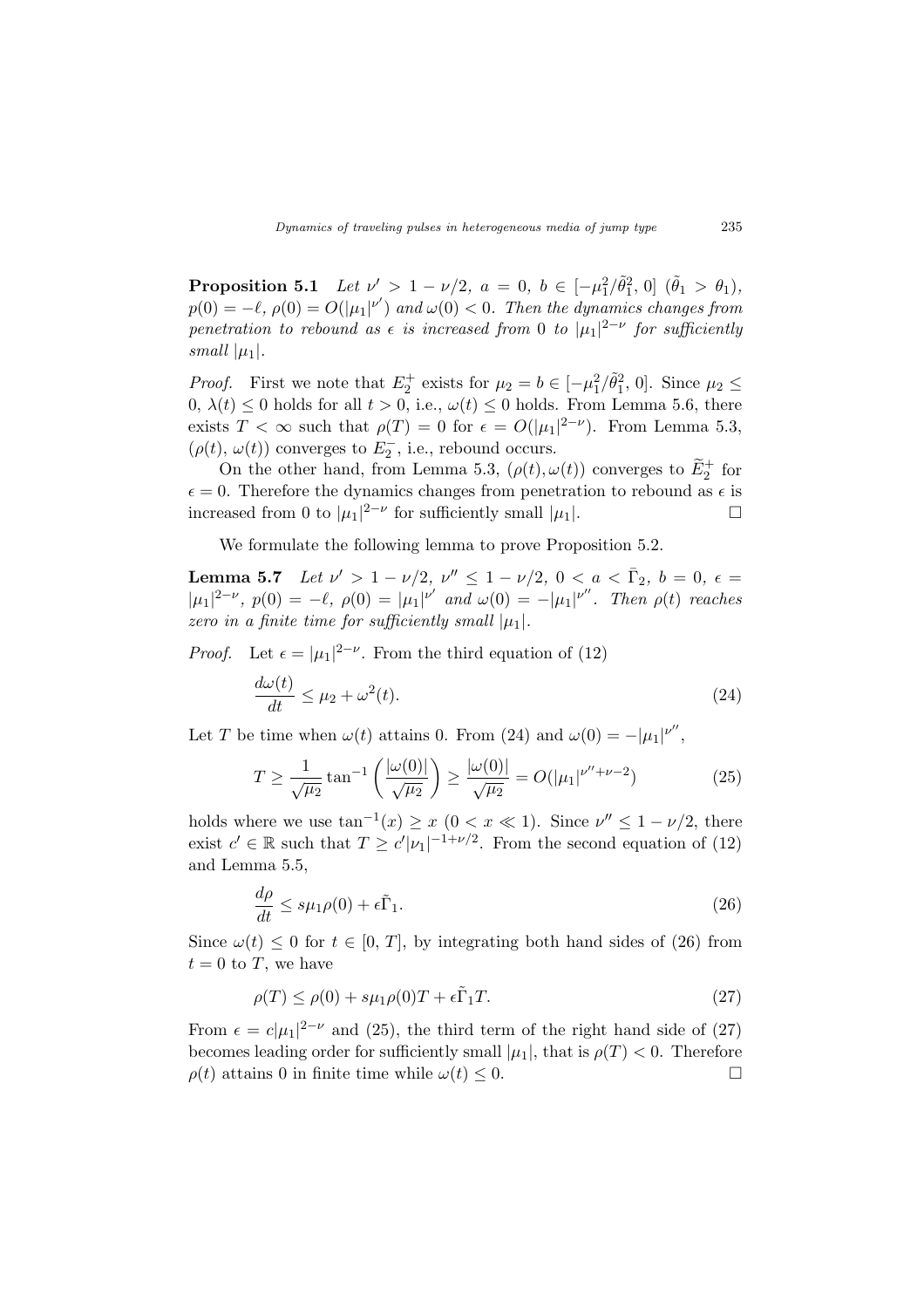**Proposition 5.2** *Let*  $\nu' > 1 - \nu/2$ ,  $\nu'' \le 1 - \nu/2$ ,  $0 < a < \bar{\Gamma}_2$ ,  $b = 0$ ,  $\epsilon =$  $|\mu_1|^{2-\nu}$ ,  $p(0) = -\ell$ ,  $\rho(0) = |\mu_1|^{\nu'}$  and  $\omega(0) = -|\mu_1|^{\nu''}$ . Then the dynamics *changes from penetration to splitting as*  $\epsilon$  *is increased from* 0 *to*  $|\mu_1|^{2-\nu}$  for *sufficiently small*  $|\mu_1|$ *.* 

*Proof.* It is obvious that the penetration occurs for  $\epsilon = 0$ , i.e.,  $\mathcal{E}^+ \neq \emptyset$ . From Lemma 5.7,  $\rho$  changes its sign at  $\epsilon = |\mu_1|^{2-\nu}$ , i.e.,  $\mathcal{E}^- \neq \emptyset$ . From Lemma 5.2,  $\mathcal{E}^0 \neq \emptyset$ . Since  $p(t)$  tends to  $\infty$ ,  $\lambda(t)$  tends to  $\mu_2 + \epsilon \bar{\Gamma}_2 = \epsilon(a - \bar{\Gamma}_2)$  $\bar{\Gamma}_2$  > 0 for  $\epsilon \in \mathcal{E}^0$ . Therefore the third equation of (12) gives

$$
\frac{d\omega}{dt} \approx \omega^2 + \epsilon (a - \bar{\Gamma}_2) \ge \epsilon (a - \bar{\Gamma}_2).
$$

Therefore  $\omega$  attains 1 at  $t \leq O(1/\epsilon)$ , i.e. splitting occurs for  $\epsilon \in \mathcal{E}^0$ .  $\Box$ 

As is shown in Fig. 15, the ODE dynamics seems to reflect the essential part of the original PDE dynamics at least qualitatively. The Proposition 5.1 and Proposition 5.2 show that it is the case for some appropriate parameter regime. The transition from penetration to rebound for the ODE dynamics (12) is depicted in Fig. 16 for  $\mu_1 = -0.1$ ,  $\mu_2 = 0.006$ ,  $s = -1$ ,  $\theta_1 = 0.93, \ \theta_2 = 0.11, \ C_2 = 0.85.$ 

**Remark 5.1** (Dependency on the slope) The slope of the heterogeneity is controlled by  $\gamma$  of the function  $\chi(x)$ . Recalling the definition of  $\Gamma_1$  (*see* (8)), it is easy to verify that  $\Gamma_1 \rightarrow 0$  as  $\gamma \rightarrow 0$ , therefore the pulse can go across the high barrier when its solpe becomes gentle even if the pulse rebounds for the steeper case as in Fig. 18.

#### **6. Concluding remarks**

We considered the pulse dynamics for the heterogeneous media where there is only one abrupt change in spatial direction. Three different types of behaviors for traveling pulses, namely penetration, splitting, and rebound, are observed depending on the height of the jump. Using the pulse-dynamics approach, PDE dynamics can be reduced to study the ODE dynamics as in Sections 4 and 5. It was clarified that the codim 2 singularity (drift+saddlenode) for the standing pulse is a kind of organizing center which actually controls the output when the pulse meet the heterogeneity. Our analysis can be easily extended to the bump type if the size of the bump is large enough compared with that of the pulse, in particular, for the Gray-Scott model (3)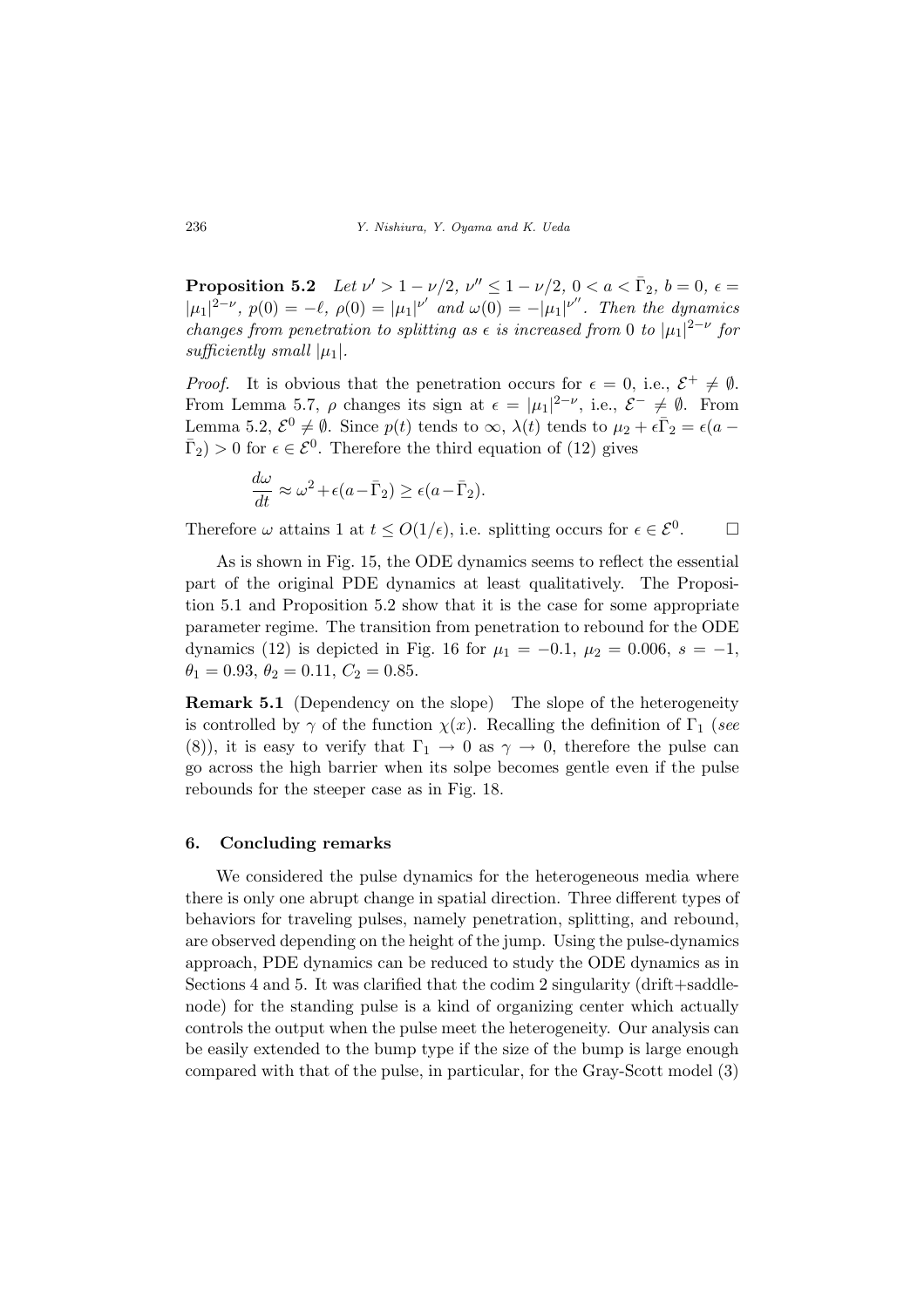

Fig. 15. Phase diagram of (12) for the Gray-Scott model. Here  $\mu_1 = -0.1$ ,  $s =$ *−*1, *θ*<sup>1</sup> = 0*.*93, *θ*<sup>2</sup> = 0*.*11, *C*<sup>2</sup> = 0*.*85. SSP stands for stable standing pulse, DR means drift bifurcation, and SN presents saddle-node bifurcation.



Fig. 16. Numerical simulations of (12) with  $\mu_1 = -0.1$ ,  $\mu_2 = 0.006$ ,  $s = -1$ ,  $\theta_1 =$ 0.93,  $\theta_2 = 0.11, C_2 = 0.85$ . These parameter values correspond to the Gray-Scott model. The left figure shows penetration ( $\epsilon = 3.3524 \times 10^{-4}$ ), and the right figure illustrates rebound ( $\epsilon = 3.3525 \times 10^{-4}$ ).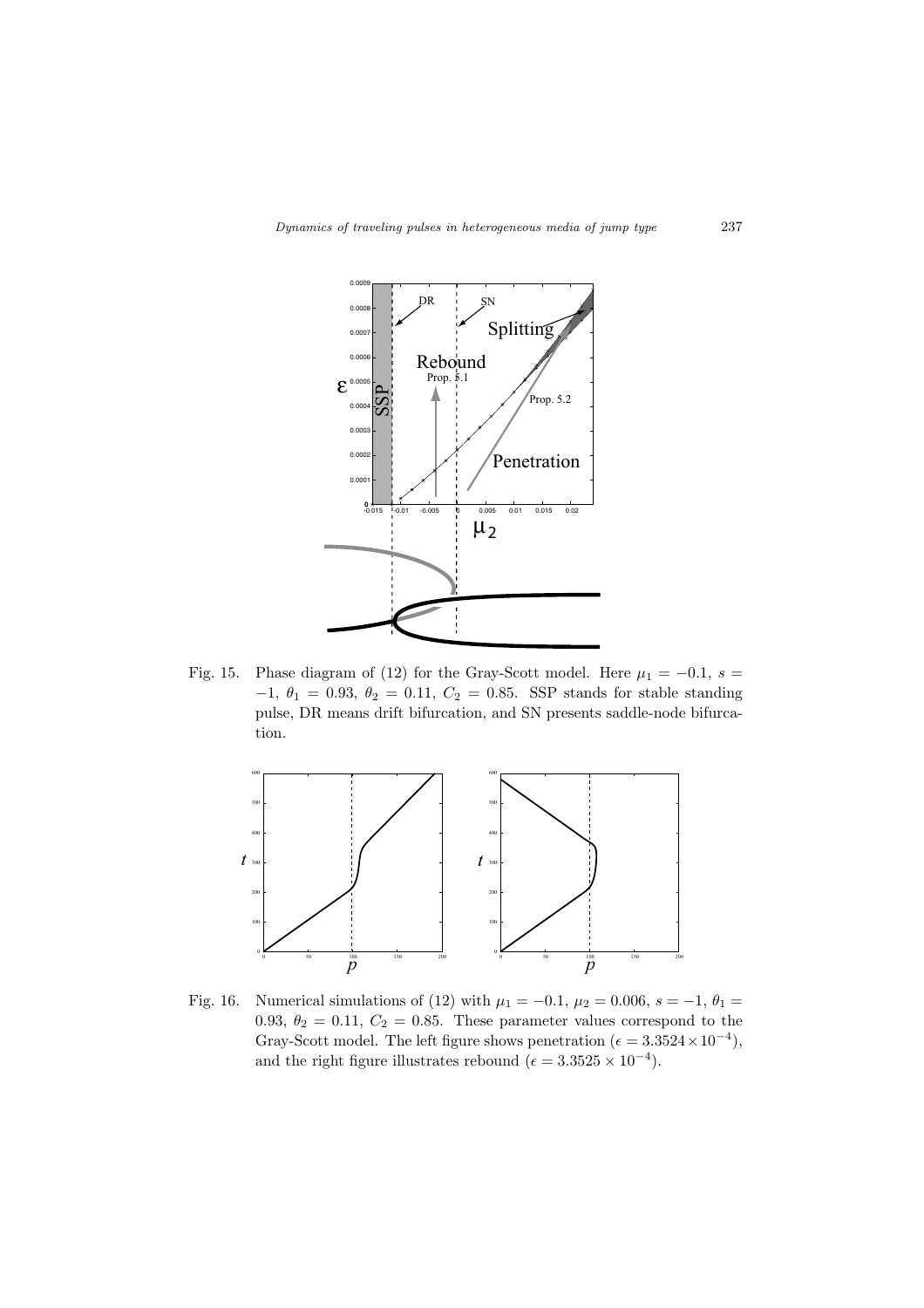

Fig. 17. Schematic phase portrait for (12). Black and white circles indicate stable and unstable stationary solutions respectively.

case, penetration always occur at the jump-down point, i.e., *k* is decreased as *x* is increased (see Fig. 10), therefore the behavior of the pulse is basically determined by the jump-up point. It should be remarked for the bump case that there appears another localized standing pulse located at the center of the bump which plays a role as a separator for penetration, splitting, and rebound. Existence of such a separator can be shown by noting that  $\epsilon\Gamma_1$  (see (8)) becomes an odd function, and therefore it has a zero point at the center. Furthermore the ODE formula (12) remains valid for any heterogeneity including periodic and random media. In fact, for spatially periodic heterogeneity, there are at least three representative classes.

- *•* Long wave limit: the period of heterogeneity is much longer than the width of the pulse.
- Short wave limit: the period of heterogeneity is much shorter than the width of the pulse.
- *•* Resonant case: they are comparable.

The first one is essentially equivalent to the case of very gentle slope men-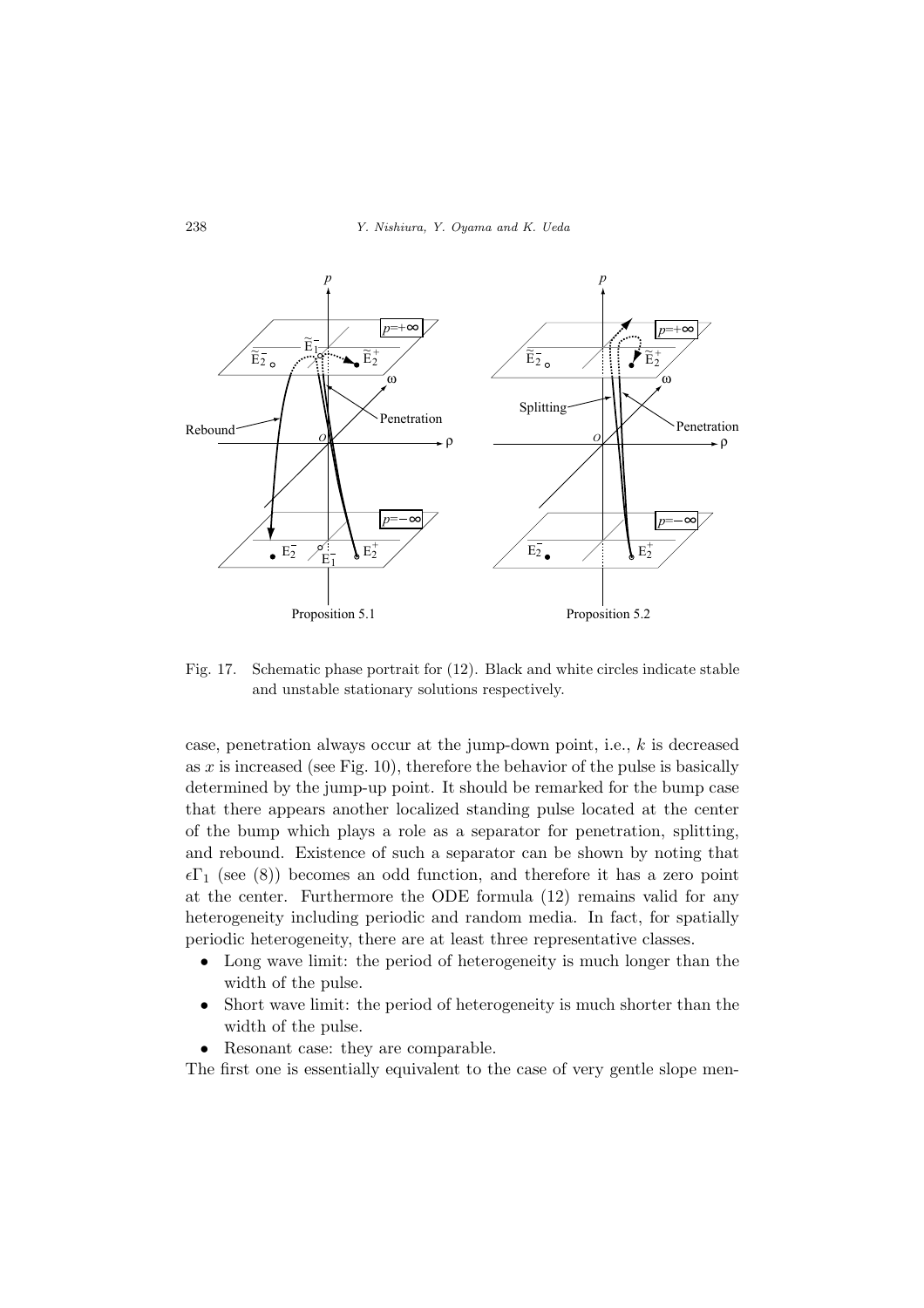

Fig. 18. When the slope of heterogeneity becomes less steep, the pulse can penetrate. The profile of  $\chi(x)$  is illustrated by (a). For  $f = 0.026, k =$ 0.05652,  $\epsilon = 3.2 \times 10^{-5}$ , the pulse penetrate when  $\gamma = 1$  (see (b)), however it turns back when  $\gamma = 5$  (see (c)).

tioned in Remark 5.1, namely the traveling pulse does not feel the heterogeneity and can penetrate it. Recalling the definition of  $\Gamma_1$ , if  $\chi$  oscillates rapidly,  $\Gamma_1$  converges weakly to zero, therefore pulse can also penetrate for the short wave limit. The most delicate and interesting case is the third case. It is known that a variety of dynamics including spatio-temporal chaos is observed numerically [37] for comparable case, in fact, loosely speaking, the dynamics is very close to that of pendulum with external time-periodic kicks. The detailed analysis is currently investigated and will be reported elsewhere.

**Acknowledgment** The authors of this paper would like to thank Prof. Ei and Prof. Ikeda for fruitful comments. Special thanks go to the anonymous referees for valuable comments and suggestions. This work was partially supported by the Grant-in-Aid for Scientific Research (A) 16204008, the Grant-in-Aid for Young Scientists (B) 18740050 and Core Research for Evolutional Science and Technology (CREST), Japan Science and Technology Agency (JST): Creation of Novel Nano-material/system Synthesized by Self-organization for Medical Use.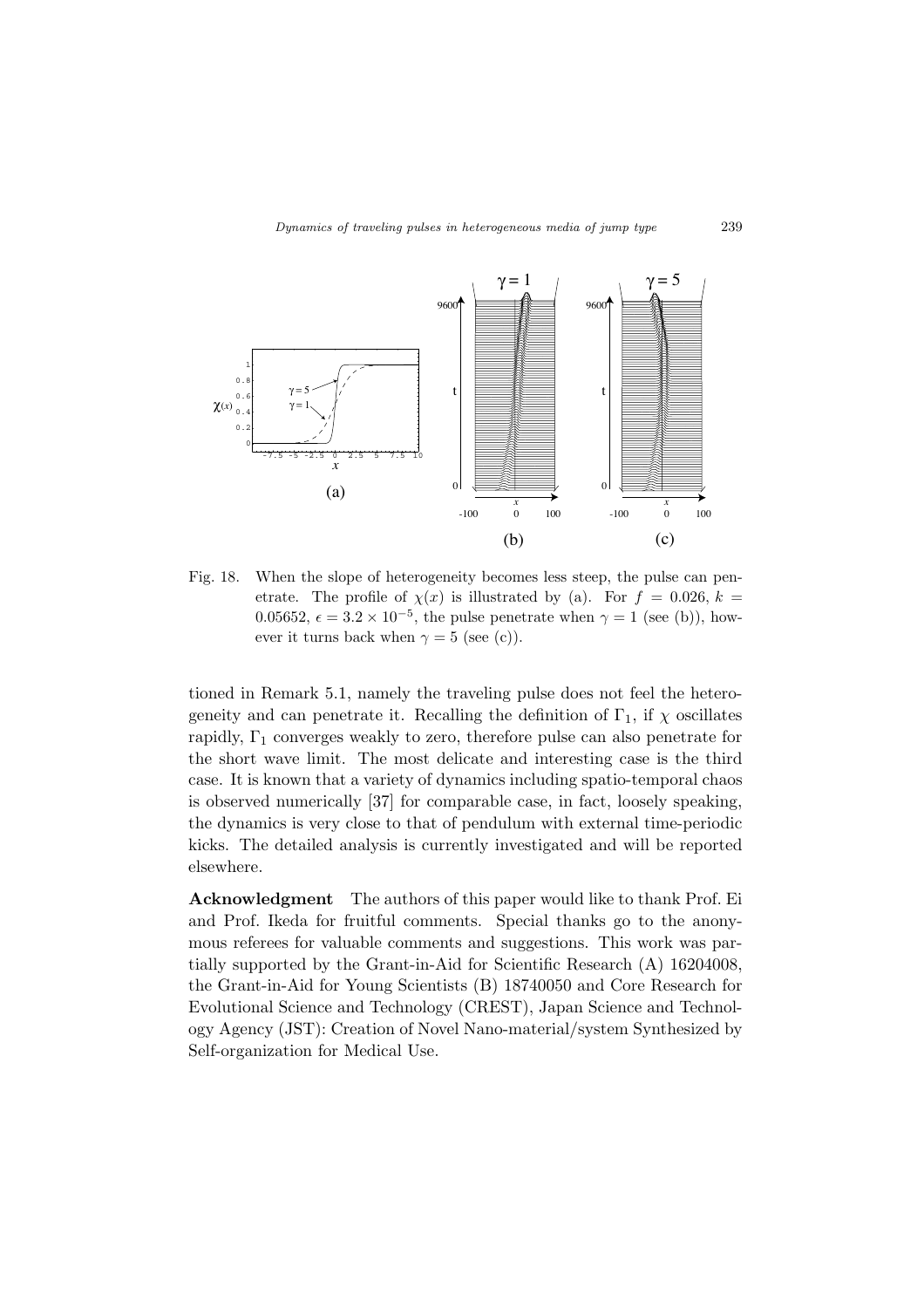#### **References**

- [ 1 ] Astrov Y.A. and Purwins H.-G., *Plasma spots in a gas discharge system*: *Birth, scattering and formation of molecules*. Phys. Lett. A (5-6) **283**, 349–354.
- [ 2 ] Argentina M., Coullet P. and Mahadevan L., *Colliding Waves in a Model Excitable Medium*: *Preservation, Annihilation, and Bifurcation*. Phys. Rev. Lett. **79** (1997), 2803–2806.
- [3] Bär M., Eiswirth M., Rotermund H.-H. and Ertl G., *Solitary-wave phenomena in an excitable surface reaction*. Phys. Rev. Lett. **69** (1992), 945–948.
- [ 4 ] Bode M., Liehr A.W., Schenk C.P. and Purwins H.-G., *Interaction of dissipative solitons: particle-like behaviour of localized structures in a three-component reaction-diffusion system*. Physica D **161** (2002), 45–66.
- [ 5 ] Ei S.-I., *The motion of weakly interacting pulses in reaction diffusion systems*. J. Dyn. Diff. Eqs. (1) **14** (2002), 85–137.
- [ 6 ] Ei S.-I. and Ikeda H., *Personal communication*.
- [ 7 ] Ei S.-I., Mimura M. and Nagayama M., *Pulse-pulse interaction in reaction-diffusion systems*. Physica D **165** (2002), 176–198.
- [ 8 ] Ei S.-I., Nishiura Y. and Ueda K.-I., 2*<sup>n</sup> -splitting or edge splitting–A manner of splitting in dissipative systems–*. Jpn. J. Inds. Appl. Math. (2) **18** (2001), 181–205.
- [ 9 ] Gray P. and Scott S.K., *Autocatalytic reactions in the isothermal, continuous stirred tank reactor -oscillations and instabilities in the system*  $A + 2B \rightarrow 3B$ ;  $B \rightarrow C$ . Chem. Eng. Sci. **39** (1984), 1087–1097.
- [10] Gutman M., Aviram I. and Rabinovitch A., *Pseudoreflection from interface between two oscillatory media*: *Extended driver*. Phys. Rev. E **69** (2004), 016211-1–016211-8.
- [11] Gutman M., Aviram I. and Rabinovitch A., *Abnormal frequency locking and the function of the cardiac pacemaker*. Phys. Rev. E **70** (2004), 037202-1–037202-4.
- [12] Hayase Y. and Ohta T., *Self-replicating pulses and Sierpinski gaskets in excitable media*. Phys. Rev. E **62** (2000), 5998–6003.
- [13] Ikeda H. and Mimura M., *Wave-Blocking Phenomena in Bistable Reaction-Diffusion Systems*. SIAM J. Appl. Math. (2) **49** (1989), 515–538.
- [14] Kepper P. de, Perraud J.-J., Rudovics B. and Dulos E., *Experimental study of stationary Turing patterns and their interaction with traveling waves in a chemical system*. Int. J. Bifur. Chaos (5) **4** (1994), 1215–1231.
- [15] Kinezaki N., Kawasaki K., Takasu F. and Shigesada N., *Modeling biological invasions into periodically fragmented environments*. Theoretical Population Biology, **64** (2003), 291–302.
- [16] Kobayashi R., Ohta T. and Hayase Y., *Self-organized pulse generator in a reactiondiffusion system*. Phys. Rev. E **50** (1994), R3291-R3294.
- [17] Krischer K. and Mikhailov A., *Bifurcation to Traveling Spots in Reaction-Diffusion Systems*. Phys. Rev. Lett. **73** (1994), 3165–3168.
- [18] Kuznetsov Y.A., *Elements of Applied Bifurcation Theory Second edition*. Springer, 1998.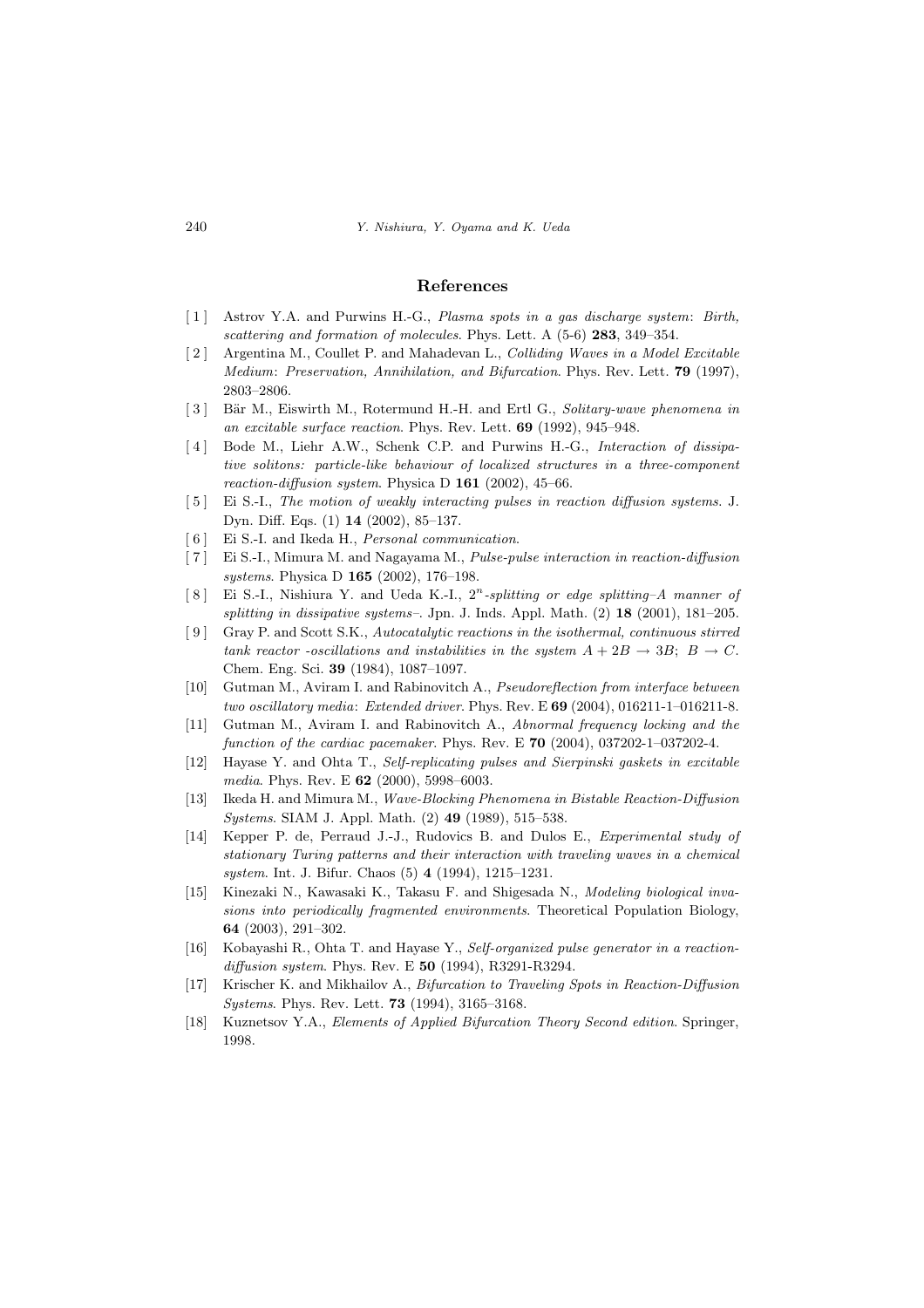- [19] Lee K.J., McCormick W.D., Pearson J.E. and Swinney H.L., *Experimental observation of self-replicating spots in a reaction-diffusion system*. Nature **369** (1994), 215–218.
- [20] Merkin J.H., Petrov V., Scott S.K. and Showalter K., *Wave-Induced Chemical Chaos*. Phys. Rev. Lett. **76** (1996), 546–549.
- [21] Nishiura Y. and Ueyama D., *A skeleton structure of self-replicating dynamics*. Physica D **130** (1999), 73–104.
- [22] Nishiura Y., Teramoto T. and Ueda K.-I., *Scattering and separators in dissipative systems*. Phys. Rev. E **67** (2003), 056210-1–056210-7.
- [23] Nishiura Y., Teramoto T. and Ueda K.-I., *Dynamic transitions through scattors in dissipative systems*. Chaos (3) **13** (2003), 962–972.
- [24] Nishiura Y., *Far-from-equilibrium dynamics*. Chap. 6 AMS, (2003).
- [25] Nishiura Y., Teramoto T. and Ueda K.-I., *Scattering dynamics of traveling pulses near singularities*. preprint.
- [26] Oertzen A. von, Mikhailov A.S., Rotermund H.H. and Ertl G., *Subsurface Oxygen in the CO Oxidation Reaction on Pt(110)*: *Experiments and Modeling of Pattern Formation*. J. Phys. Chem. B. (25) **102** (1998), 4966–4981.
- [27] Ohta T., *Pulse dynamics in a reaction-diffusion system*. Physica D **151** (2001), 61–72.
- [28] Pauwelussen J.P., *Nerve impulse propagation in a branching nerve system*: *a simple model*. Physica D **4** (1981), 67–88.
- [29] Pauwelussen J.P., *One way traffic of pulses in a neuron*. J. Math. Biology **15** (1982), 151–171.
- [30] Pearson J.E., *Complex patterns in a simple system*. Science **261** (1993), 189–192.
- [31] Petrov V., Scott S.K. and Showalter K., *Excitability, wave reflection, and wave splitting in a cubic autocatalysis reaction-diffusion system*. Phil. Trans. Roy. Soc. Lond. Series A **347** (1994), 631–642.
- [32] Press W.H., Teukolsky S.A., Vetterling W.T. and Flannery B.P., *Numerical Recipes in C*. Cambridge Univ. Press, 1988.
- [33] Purwins H.-G., Astrov Yu.A. and Brauer I., *Proceedings of the Fifth Experimental Chaos Conference*. edited by M. Ding, W.L. Ditto, L.M. Pecora and M.L. Spano, World-Scientific, Singapore, 2001, pp. 3–13.
- [34] Reynolds W.N., Ponce-Dawson S. and Pearson J.E., *Self-replicating spots in reaction-diffusion systems*. Phys. Rev. E **56** (1997), 185–198.
- [35] Schenk C.P., Or-Guil M., Bode M. and Purwins H.-G., *Interacting Pulses in Three-Component Reaction-Diffusion Systems on Two-Dimensional Domains*. Phys. Rev. Lett. **78** (1997), 3781–3784.
- [36] Teramoto T., Ueda K.-I. and Nishiura Y., *Phase-dependent output of scattering process for traveling breathers*. Phys. Rev. E **69** (2004), 056224-1–056224-8.
- [37] Ueyama D., *Personal communication*.
- [38] Xin J., *Front Propagation in Heterogeneous Media*. SIAM Rev. (2) **42** (2000), 161– 230.